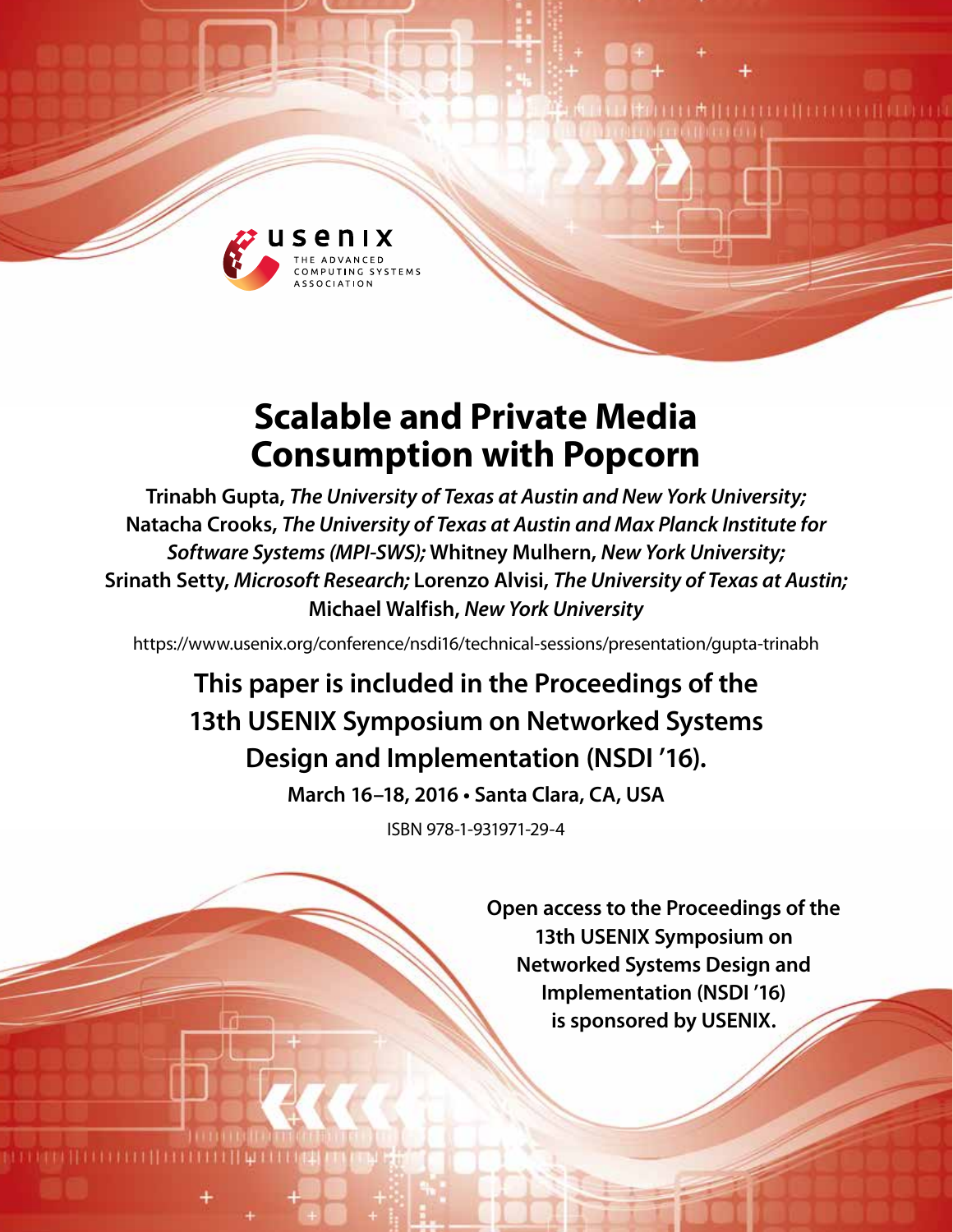## Scalable and private media consumption with Popcorn

Trinabh Gupta∗† Natacha Crooks∗‡ Whitney Mulhern† Srinath Setty§ Lorenzo Alvisi∗ Michael Walfish†  $*$ UT Austin  $*$  TNYU  $*$  MPI-SWS  $*$  Microsoft Research

Abstract. We describe the design, implementation, and evaluation of *Popcorn*, a media delivery system that hides clients' consumption (even from the content distributor). Popcorn relies on a powerful cryptographic primitive: private information retrieval (PIR). With novel refinements that leverage the properties of PIR protocols and media streaming, Popcorn scales to the size of Netflix's library (8000 movies) and respects current controls on media dissemination. The dollar cost to serve a media object in Popcorn is  $3.87\times$  that of a non-private system.

## 1 Introduction and motivation

This paper describes a Netflix-like media delivery system, Popcorn, that provably hides *what* is consumed by its users, at scale and at low (dollar) cost.

Popcorn is motivated by a fundamental tension in the ecosystem of online media consumption. In one camp are people deeply uncomfortable with exposing their media diet, in particular to a centralized media server that can be targeted by either hacking or subpoena. They argue that, philosophically, freedom requires the ability to consume privately [94] and that, practically, access to a person's consumption profile can reveal the person's sexual orientation, political leanings, cultural affiliations, etc.  $[80, 81, 96]$ <sup>1</sup>. And although many people may in fact *want* to expose their consumption to gain recommendations, there may still be content that they want to consume without others' knowledge. Another camp counters that media often exists within a commercial framework, and that people who create it and services that distribute it need to be compensated to sustain the ecosystem.

Our work advances a new design point in the realm of private media consumption. Specifically, this paper asks the question, *Is it possible to build a system that hides content consumption while respecting current commercial arrangements, and if so, what would that system cost?*

No answer is likely to apply to all media delivery systems, as they differ widely. YouTube's library, for instance, is large, continuously updated, freely distributed, and supported by advertising. Netflix's library is comparatively small, updated infrequently [7], subject to strict content protection, and supported by paid subscriptions. This paper explicitly targets Netflix-like systems, and adopts the following requirements:

- 1. *Hide requests comprehensively and provably.* We want to hide consumption from both a network eavesdropper [9, 46] and the content distributor, and avoid the risk of heuristic solutions [20].
- 2. *Make it affordable even at scale.* Our system should dispense privacy at an attractive price point. The cost should be within a small multiple of what customers pay to access content today.
- 3. *Respect current controls on content dissemination.* Our solution must be compatible with the existing commercial, legal, and policy regime (copyright, controls on content dissemination, etc.) so as not to fundamentally reorient digital rights.

At first blush, Tor [41] and other anonymity systems [3, 72] (which conceal *who* consumes content) satisfy the above requirements. However, these solutions conflict with commercial media delivery: now Netflix would have to rely on the altruism of Tor nodes. Moreover, the capacity, latency, and reliability on a Tor network is unlikely to match the requirements of Netflix.

Thus, Popcorn turns to a large body of cryptographic protocols known as *Private Information Retrieval*, or *PIR* (§2.2). These protocols [31, 47, 69, 84, 109] allow clients (content consumers) to request content from servers (content distributors) without the servers being able to infer which items the clients requested.

Applying these protocols, however, raises several challenges (§3): the linear overhead of PIR (to respond to a request, the server must compute over its entire library, or else it would learn what the client was *not* interested in); the strict deadlines of media delivery; variable object sizes (PIR assumes all objects are the same size); and a tension surrounding PIR protocol choice (one type of PIR, called CPIR [69], needs only one server, but the overhead is high; another, called ITPIR [31], involves lightweight operations but demands non-colluding servers and hence separate administrative domains, which, among other things, threatens content protection). There is a large and inspiring body of work (§7) addressing some of these issues [14, 15, 27, 33, 35, 37–39, 45, 51, 52, 56, 57, 60, 74, 76, 78, 86, 104, 106, 110], but prior implementations suitable for media delivery at the scale we target levy prohibitive demands on I/O and CPU resources.

Popcorn eases these demands substantially. It provably hides media consumption, scales to the size of Netflix, and respects current controls on media dissemination—

1

<sup>&</sup>lt;sup>1</sup>To be clear, we are not challenging the trustworthiness of commercial media services. The issue is that collecting the information in the first place creates the risk of exposure.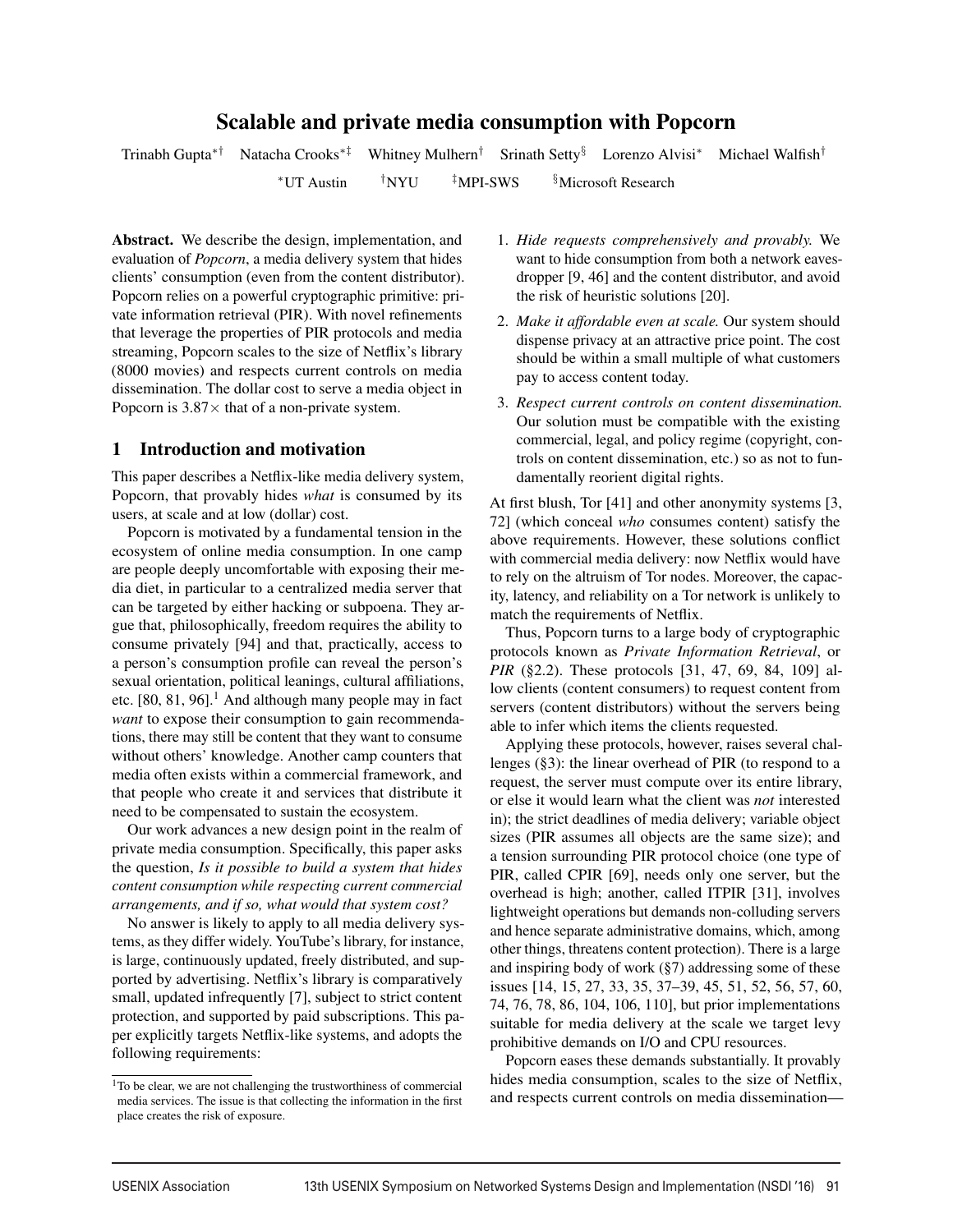with resource overhead that translates to a manageable dollar cost. To do so, Popcorn cherry-picks techniques from the literature on PIR and media on demand, and works through the "systems" ramifications of tailoring them to the context at hand.

Three techniques are central to Popcorn's design (§4). First, Popcorn combines both types of PIR. Media objects, encrypted for content protection, are stored at multiple servers from distinct administrative domains and retrieved using the lighter-weight ITPIR. The much smaller cryptographic keys needed to decrypt those objects are stored at a single server and retrieved using the heavier-weight CPIR. Second, Popcorn amortizes the cost of PIR by batching requests from the large number of concurrent users retrieving content at any given time; by leveraging the properties of media streaming, Popcorn forms large batches without introducing playback delays or interruptions. Third, Popcorn exploits the ability to encode a media object in multiple ways (e.g., by changing its bitrate) to meet the fixed-size-object requirement of PIR.

We experimentally evaluate Popcorn for a Netflix-like workload (10,000 concurrent clients, each streaming different content at 4 Mbps from a library of 8192 movies [1] with an average length of 90 minutes). Popcorn's overheads are high when compared to a non-private baseline: for each request, Popcorn consumes  $1080 \times$  more computational resources, about  $14\times$  more I/O bandwidth, and  $2\times$  longer network transfers. However, since CPU is cheap and Popcorn is engineered to conserve the more expensive resources (I/O and network), these overheads, when translated to dollars, are manageable: Popcorn's per-request cost, in terms of dollars, is  $3.87\times$  that of the baseline.

Though promising, Popcorn has several limitations (§8). It requires non-colluding servers. Its overheads grow with the library size; this precludes scaling to media libraries that have more than a few tens of thousands of media files (YouTube, for example, has millions [30]). It does not support forward seeking. In addition, the current prototype lacks features that would be required in a full-fledged deployment: online library updates, deployment via CDNs, elasticity, adaptive streaming, royalty payments, and advertising and recommendations. Some of these have natural solutions; others require research.

## 2 Setting and background on PIR

#### 2.1 Scenario and threat model

The media delivery ecosystem has three principals: a *content creator*, a *content distributor*, and a *content consumer*. The creator (e.g., a movie studio), delegates to the distributor (e.g., an online streaming service like Netflix) the tasks of disseminating content and charging consumers.

We model the content kept by the distributor as a collection *L* of *n* objects; we call *L* the *library*. We assume that a mapping, between the integers 1, ... , *n* and the names of the objects in *L*, is known to the distributor and the consumers. Therefore, a consumer can select a specific object by supplying the corresponding integer.

Threat model. We consider an attacker (for example, the content distributor or a network eavesdropper) trying to infer what object the consumer is accessing. The attacker has full access to the network and to the content of the consumers' requests, but for two restrictions. First, we do not consider side-channel attacks that, for example, use knowledge of where individual consumers pause playback, or of their concurrent web browsing activity. Second, we assume the existence of two non-colluding servers that the distributor can use to serve content. To satisfy this assumption in practice, one can pick servers from separate administrative domains (e.g., from different CDNs [13]). We discuss this topic further in Section 8.

We assume, as do today's media delivery systems [17, 42], that the client-side media decode and display environment can defeat content consumers intent on copying and redistributing content beyond what the distributor allows.

Finally, we treat content integrity as an orthogonal problem that undermines correctness (§2.2) but not privacy. The literature offers standard solutions to guarantee content integrity (content hashing, etc.).

#### 2.2 Private Information Retrieval (PIR)

The high-level goal of PIR protocols aligns with that of Popcorn: they allow a client to use an integer between 1 and *n* to retrieve any object from a library *L* of  $n \ell$ -bit objects kept by a set of *k* servers ( $k \ge 1$ ) without leaking to the servers any information about which object was retrieved. A PIR protocol is structured around three procedures: Query, Answer, and Decode. To privately retrieve object  $O_b = L[b]$ , the client invokes Query(*b*) to produce *k* query vectors  $q_1, \ldots, q_k$ , one for each server, and forwards  $q_i$  to server  $S_i$  ( $1 \leq j \leq k$ ). Each  $S_j$ replies with  $a_i$  = Answer $(q_i, L)$ . Finally, the client computes  $O_b = \text{Decode}(a_1, \ldots, a_k)$  by applying the decode algorithm to the servers' responses.

We want three properties from a PIR protocol:

- *Correctness.* If a client requests the object in library *L* with index *b*, then the protocol indeed provides it with object *L*[*b*].
- *Privacy*. After the server sees a query vector, its probability of guessing the client's requested index is no better than if the server had not seen the query in the first place. This property can be generalized to coalitions of  $t < k$  servers, requiring that any  $t$  out of  $k$ servers jointly do not learn any information about the index of the requested object.
- *Communication efficiency.* The size of a server's reply must not be much larger than  $\ell$ , and the size of a client's request must be far smaller than  $\ell$  (though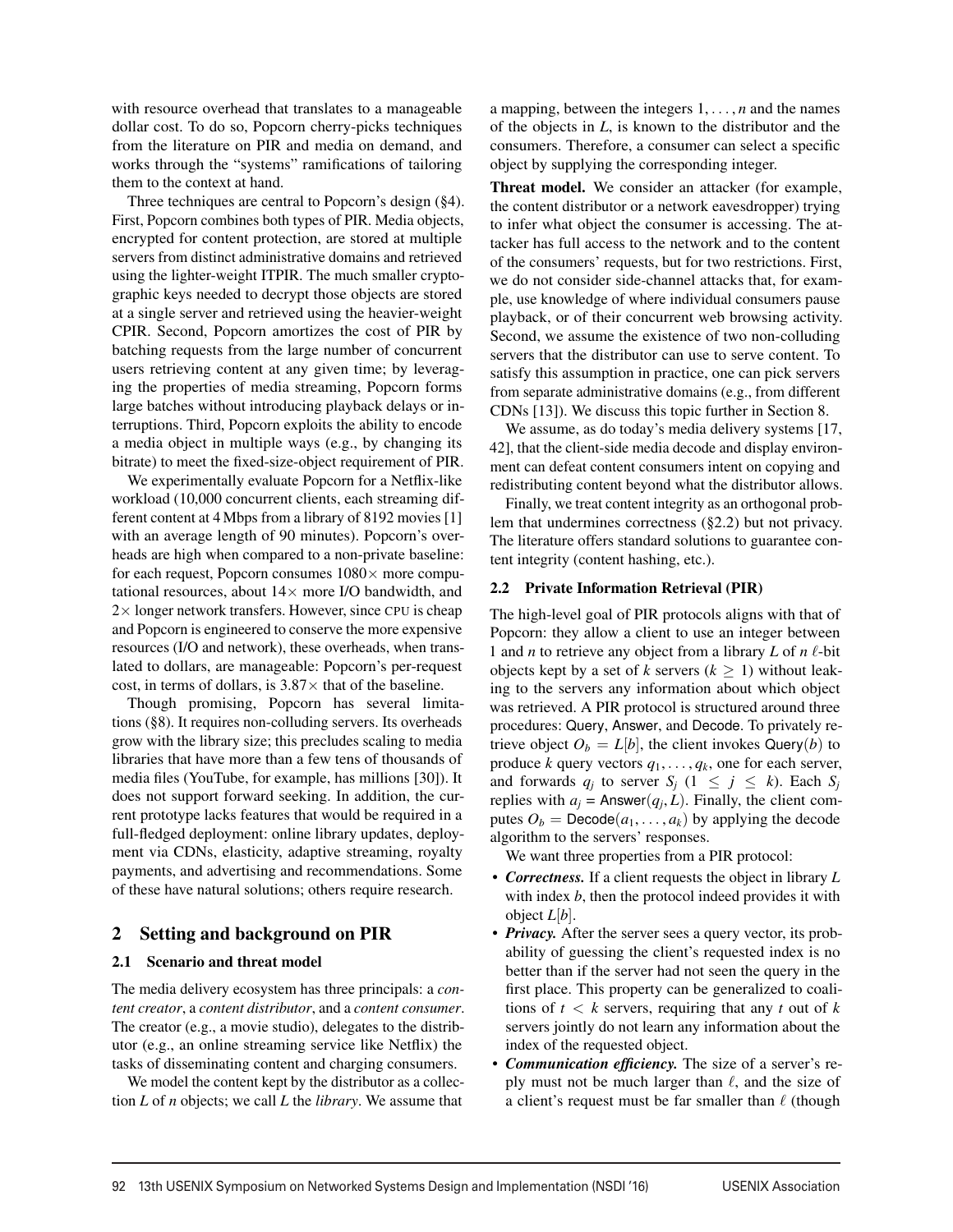**Query** (index *b*): for  $i = 1$  to *n* do  $f \leftarrow (i == b)$  ? 1 : 0  $c_i \leftarrow \textsf{Enc}(pk, f)$ return  $q = (pk, c_1, \ldots, c_n)$ 

**Answer** (query vector *q*, library *L*): // Represent *L* as a matrix of *y*-bit integers: *H L* ∈  $({0, 1}^y)^{n \times (\ell/y)}$ for  $j = 1$  to  $\ell$ /*y* do  $r_j \leftarrow \prod_{i=1}^n c_i^{L_{i,j}}$ return  $a = (r_1, \ldots, r_{\ell/\nu})$ 

**Decode** (answer *a*, secret key *sk*): return Dec( $sk$ ,  $r_1$ ), ..., Dec( $sk$ ,  $r_{\ell/\nu}$ )

Figure 1—A computational PIR (CPIR) protocol based on an additively homomorphic cryptosystem (Gen, Enc, Dec) and due to Stern [101]. (*pk*,*sk*) is a (public, private) key pair generated using Gen. *n* is the number of objects in the library *L*, and  $\ell$  is the length of each object.

it is acceptable if there is some overhead above the minimum query size of  $log_2 n$  bits).

We discuss below two such PIR protocols.

#### 2.3 Computational PIR (CPIR) protocols

CPIR protocols [69] require only a single, computationally bound server  $(k = 1)$ . They are commonly constructed using additively (not fully [48]) homomorphic public key cryptosystems. A cryptosystem is *additively homomorphic* if  $\text{Dec}(sk, \text{Enc}(pk, m_1) \cdot \text{Enc}(pk, m_2)) =$  $m_1 + m_2$ , where  $m_1, m_2$  are plaintext messages,  $+$  represents addition of two plaintext messages, · is a binary operation (for example, addition, multiplication, etc.) on the ciphertexts, (*pk*,*sk*) is a (public, private) key pair generated using the key generation algorithm Gen, Dec is the decryption algorithm, and Enc is the encryption algorithm. Note that Enc is randomized; thus, repeatedly encrypting the same plaintext produces different ciphertexts. Examples of cryptosystems used in CPIR are the Paillier [85] and the lattice-based Ring-LWE [22].

Figure 1 depicts a CPIR protocol, due to Stern [101], that meets the three properties (§2.2):

- *Correctness.* Dec(*sk, r<sub>j</sub>*) = Dec(*sk,*  $\prod_{i=1}^{n} c_i^{L_{ij}}$ ), which equals  $\sum_{i=1}^{n} \text{Dec}(sk, c_i) \cdot L_{i,j}$  after the application of the additively homomorphic property. But ∀*i* ∈  $\{1, \ldots, n\} \setminus b$ , Dec(*sk*, *c<sub>i</sub>*) = 0, by construction of *c<sub>i</sub>*. Similarly, Dec( $sk$ ,  $c<sub>b</sub>$ ) = 1. Therefore, Dec( $sk$ ,  $r<sub>i</sub>$ ) =  $Dec(sk, c_b) \cdot L_{b,j} = L_{b,j}.$
- *Privacy.* The guarantee that server *S* does not learn *b* hinges on *S* being computationally bounded. All *S* sees is  $q = (pk, c_1, \ldots, c_n)$ . If *S* could systematically guess *b* (that is, guess which ciphertext is  $c_b = \text{Enc}(pk, 1)$ ), then *S* could likewise guess which entry is the encryption of 1 (versus 0)—which would contradict the properties of the underlying encryption scheme.

```
Query (index b):
// Generate the first k - 1 query vectors randomly
for j = 1 to k - 1 do
      select q_j \in_R \{0,1\}^ne_b \leftarrow an n-bit string with all zeros except at b-th position q_k \leftarrow e_b \oplus q_1 \oplus \cdots \oplus q_{k-1} // \oplus is bit-wise XOR
q_k \leftarrow e_b \oplus q_1 \oplus \cdots \oplus q_{k-1}return q_1, \ldots, q_kAnswer (query vector q, library L):
// q is one of the outputs of Query
\frac{1}{L} has n objects; each is \ell bits
// q is a row vector, L a logical matrix: L \in \{0, 1\}^{n \times \ell}<br>return q · L // product over the two-element field
                         // product over the two-element field \mathbb{F}_2Decode (answers a_1, \ldots, a_k):
\frac{1}{a_i} is the output of Answer
return a_1 \oplus \cdots \oplus a_k
```
Figure 2—The ITPIR protocol of CGKS [31]. *n* is the number of objects in library  $L$ , and  $\ell$  is the length of each object.  $k$  is the total number of servers. (In Popcorn, *k*=2.)

• *Communication efficiency.* The length of the server's reply is  $(\ell/y) \cdot |c|$  bits, where  $\ell/y$  is the number of ciphertexts in the reply and  $|c|$  is the size (in bits) of a ciphertext.  $(\ell/y) \cdot |c|$  is comparable to  $\ell$ , the size of object  $O_b$ , if the expansion ratio,  $|c|/y$ , of the underlying additively homomorphic cryptosystem is small.<sup>2</sup> The client's request contains *n* ciphertexts and is thus  $|c| \cdot n$ bits. When  $\ell \gg n$  (as will be the case in our context) and |*c*| is a small constant (e.g., 2048 in many Paillier implementations),  $|c| \cdot n$  is much smaller than  $\ell$ .

## 2.4 Information-theoretic PIR (ITPIR) protocols

**ITPIR** protocols [31] use more than one server  $(k > 1)$ , and assume that they do not collude; thus, in practice, the servers must belong to different administrative domains.

Figure 2 shows the CGKS [31] ITPIR protocol. It meets the three properties of PIR  $(\S2.2)$ :

- *Correctness*. The output of Decode is  $\bigoplus_{j=1}^{k} a_j$ , which equals  $\bigoplus_{j=1}^{k} (q_j \cdot L)$ . By properties of the field  $\mathbb{F}_2$  (that addition is XOR and that multiplication distributes over addition),  $\bigoplus_{j=1}^{k} (q_j \cdot L) = (\bigoplus_{j=1}^{k} q_j) \cdot L = e_b \cdot L = L[b].$
- *Privacy.* Each server in *S*1, ... , *Sk*−<sup>1</sup> sees a randomly generated query vector, and therefore each server (and all of them combined) cannot learn any information about *b*. Server  $S_k$  sees  $q_k$ , which is constructed by XORing unit vector  $e_b$  with the one-time pad  $q_1 \oplus \cdots \oplus$ *q<sub>k−1</sub>*. By the properties of one-time pads, *S<sub>k</sub>* can learn information about  $e_b$  only by learning the one-time pad (or by colluding with all other servers).
- *Communication efficiency.* The combined length of the servers' reply is  $k \cdot \ell$  bits. In Popcorn, we set  $k = 2$ to keep this comparable to  $\ell$ , the size of an object. A client's request consists of *k n*-bit-long query vectors, which is much smaller than  $\ell$  when  $k$  is small.

<sup>&</sup>lt;sup>2</sup>The Paillier cryptosystem has a message expansion ratio of  $\geq$  2.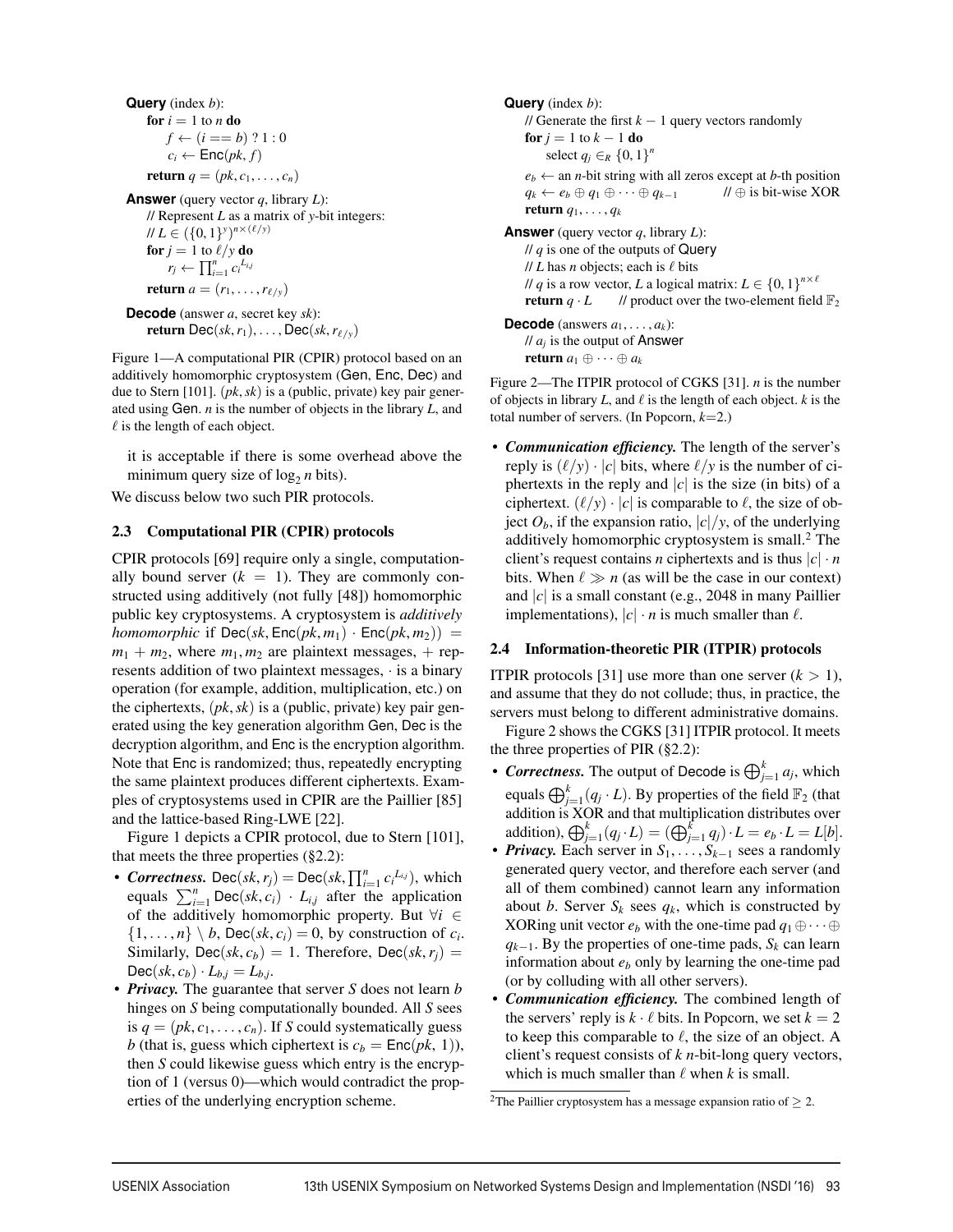|                  |  | content prot. resists object pricing,<br>I/O CPU (ITPIR) collusion sizes |                | reco |
|------------------|--|--------------------------------------------------------------------------|----------------|------|
| <b>XPIR [14]</b> |  |                                                                          |                |      |
| RAID-PIR [35]    |  |                                                                          | $\bullet$      |      |
| Percy++ $[51]$   |  | $\blacksquare$                                                           | $\blacksquare$ |      |
| Popcorn          |  |                                                                          | ◐              |      |

Figure 3—Prior PIR-oriented works (rows) and which mediarelated challenges they address (columns), assuming two servers for ITPIR-based works.  $\bullet$  means that the work addresses the challenge;  $\mathbb O$  means that it partially addresses the challenge.

## 3 Challenges of applying PIR

Though PIR is promising, there are a number of challenges in applying it to large-scale media consumption:

- *Resources.* The I/O and CPU resources required to serve a single request are proportional to the size of the library. Batching requests should help amortize some of this overhead, but it is in tension with the next issue.
- *Strict deadlines.* Media delivery has stringent latency requirements: initial delay must be small, and the delivery must obey real-time constraints.
- *Variable object sizes.* Object sizes vary as a function of encoding or playback time. However, PIR assumes objects of identical size.
- *Content protection in ITPIR vs. CPIR.* Content creators may be loath to disseminate the content beyond its original distribution channel. Yet ITPIR requires multiple non-colluding servers, and hence multiple administrative domains, necessitating such dissemination. CPIR, on the other hand, requires only a single server; however, its computational cost is significantly higher.<sup>3</sup>
- *Billing, access control, recommendations.* For business reasons, media services may need to support access control, pricing policies (tiers, etc.), targeted advertising, and recommendations. Yet, private retrieval conflicts with all of this functionality.

Subsets of these challenges have been addressed before (Figure 3). Popcorn aims mainly at the resource consumption issue, via the architecture and design described next.

## 4 Architecture and design of Popcorn

Figure 4 depicts Popcorn's architecture. A *primary content distributor* creates an encrypted version of the library, *LEnc*, using *per-object keys*, and replicates *LEnc* to two *secondary content distributors*, each in separate administrative domains. The primary content distributor maintains a *key server*. Each secondary content distributor maintains an *object server* that is distributed over multiple physical machines.



Figure 4—Popcorn's architecture. Popcorn uses two servers for ITPIR. Each object server stores all of the columns in the library (Figure 5), and is distributed over multiple physical machines.



Figure 5—Popcorn terminology. Each column is stored by two ITPIR instances (one from each object server). Columns are divided into slices, which are assigned to physical machines.

The key server delivers the per-object keys using CPIR; the object servers deliver encrypted objects using ITPIR (§4.1). The distinction between key and object servers maps to today's DRM implementations [2, 4, 88], where clients contact two separate servers, one for encrypted video and one for decryption keys.

Media objects are split into *segments*—contiguous pieces of media containing, for example, a few seconds or minutes of a video. Segment sizes vary (§4.3). Each object is presumed to have the same decomposition into segments (we revisit this assumption in §4.4). The library is partitioned into *columns* (Figure 5); a column is a union of corresponding segments, across all objects. Therefore, a column's size is *n* times that of any segment it contains.

Each column is stored and served by two independent ITPIR *instances* (one for each object server); different instances use separate physical machines. Columns are further sub-divided into *slices*, which are the work units assigned to physical machines. A slice is 1 MB "wide" and *n* items "high"; we sometimes refer to 1 MB as a *chunk*. Each machine is responsible for one or more slices.

To retrieve an object, the client fetches a decryption key from the key server and the encrypted object from the object servers. The latter step proceeds in two overlapping phases. In the first phase, the client sends, in parallel, a query vector to all machines in both object servers. On receiving a request, a machine adds the query vector to a request queue. Each machine services its queue by: looping over its slices, computing chunk-sized ITPIR replies for every pending request, and pushing the resulting chunks to a file server (one per object server; Figure 4) that retains the chunks until they are requested by clients.

<sup>3</sup>The state of the art CPIR implementation is XPIR, which is based on the Ring-LWE cryptosystem. XPIR can process data at 22 Gbps on a machine with 4 physical (and 8 virtual) cores [14], while the CGKS ITPIR implementation in Percy++ [51], based on cheaper XOR operations, can process data at 152 Gbps on comparable hardware.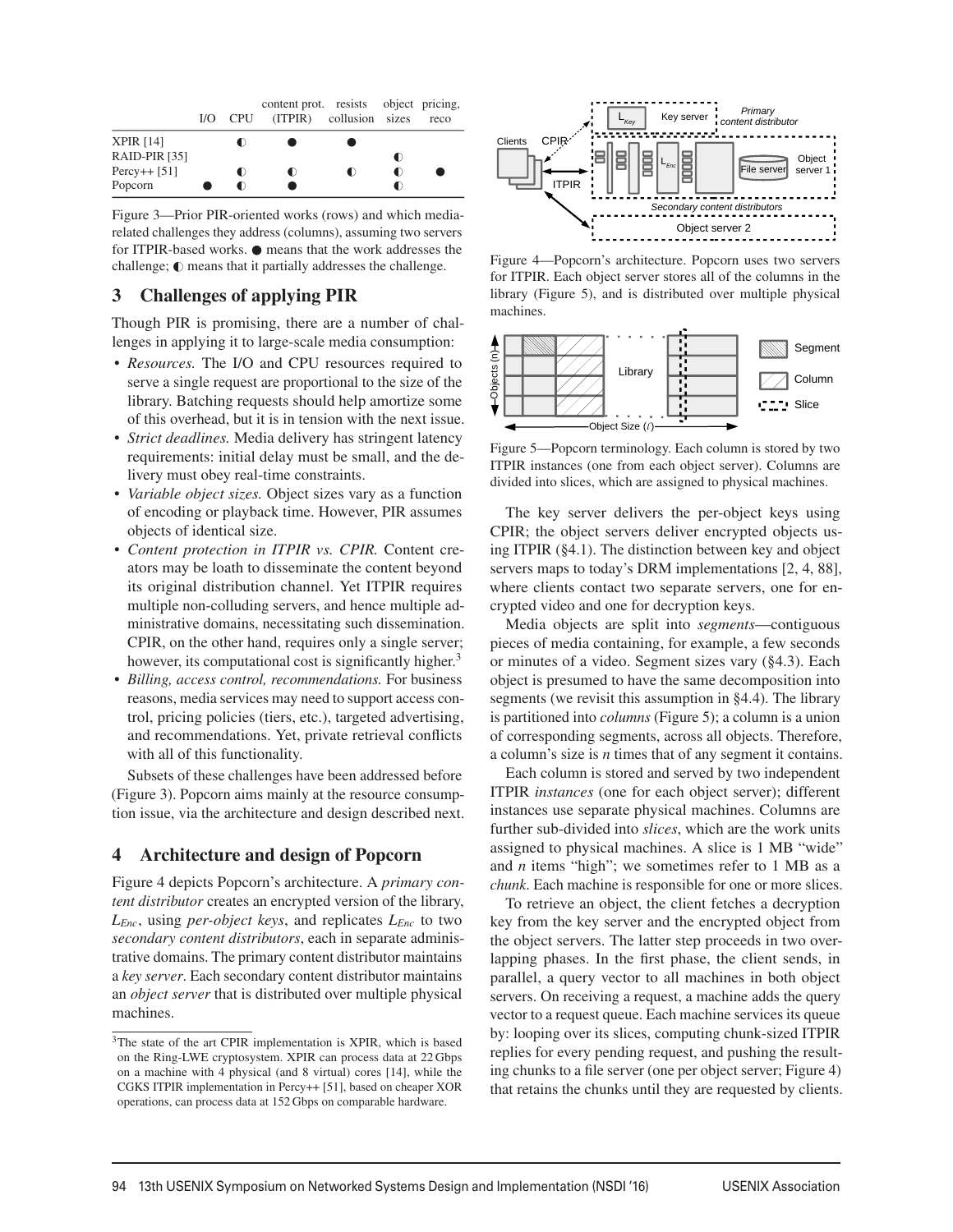In the second phase, the client downloads these ITPIRencoded chunks at the appropriate playback times, and applies Decode (Figure 2). This phase overlaps with the server-side generation of replies.

#### 4.1 Composing ITPIR and CPIR

As stated earlier, Popcorn combines CPIR and ITPIR: the heavier-weight CPIR, which requires only one server, is used to serve per-object keys, while the lighter-weight ITPIR is used to serve the large encrypted objects. As a result, both keys and objects are served privately (because PIR is applied to them both), CPIR is not a performance bottleneck (because it is used only for small keys), and current controls on content protection are respected (because the plaintext content and keys are stored only at the primary content distributor).

As an alternative to CPIR, the key server could use Symmetric PIR (SPIR) or 1-out-of-n Oblivious Transfer (OT). Section 7 discusses these alternatives.

## 4.2 Batching

Popcorn uses the CGKS ITPIR scheme described in §2.4, as its inexpensive operations (XORs) keep its computational overhead low (by the standards of PIR). Still, because ITPIR queries are dense—on average, half of the entries are set to 1 (Figure 2)—responding to a query requires the machine serving a slice to read from storage and XOR, on average, *n*/2 chunks. This taxes I/O bandwidth, memory bandwidth, and CPU cycles.

To reduce costs, Popcorn's machines, which are oblivious to the content of queries, process queries in *batches*, and perform a single I/O pass over a slice for all of the queries in a batch. Batching thus amortizes I/O overhead and lets Popcorn exploit sequential transfer bandwidth.

Batching also reduces *computational* (not just I/O) overhead by leveraging the observation that the PIR computation required for a batch of requests can be expressed as matrix multiplication  $(q \cdot L)$  in Figure 2 can be replaced by  $Q \cdot L$ , where  $Q$  is a matrix whose rows are query vectors). Previous work [21, 74] (covered by the Percy++ row in Figure 3) has used this observation to incorporate sub-cubic algorithms [32, 61] that reduce the total number of operations required by PIR. Popcorn, by contrast, chooses block matrix multiplication [71], which, though it does not affect the total number of operations, leverages cache locality. One can view the resulting access pattern as batching at the CPU-memory interface.

## 4.3 Specializing batching for media delivery

Given the considerations in the previous subsection, Popcorn has an interest in increasing batch sizes (at least up to a point). $4$  However, there is a tension between large



Figure 6—Batching at an object server in Popcorn. Requests to the initial column from two clients A,B are in separate batches as the processing cycle for this column is short. The requests to a later column (sent alongside the requests to the first) can be batched. This arrangement is inspired by Pyramid Broadcasting [105].

batch sizes, which seem to require synchronizing clients, and meeting the deadlines of real-time media delivery. Popcorn resolves this tension as follows.

To begin with, each ITPIR instance loops over its assigned column (§4) continuously. Since a client can begin playback only after decoding the response for the first column, Popcorn uses a "narrow" first column to keep this initial delay short. Column width, however, increases quickly in Popcorn, making later columns wide. The crucial intuition is that *wide columns imply good batching opportunities*: a batch comprises all requests that reached an ITPIR instance during its previous loop interval, and wider columns imply longer loop intervals.

Figure 6 depicts this arrangement. It is inspired by Pyramid Broadcasting (PB) [105] (see also [8, 58]), wherein an object is divided into increasingly-sized pieces, each served on a separate broadcast channel that loops over the piece. Differences are as follows. Whereas PB targets network bandwidth efficiency (and clients must buffer), Popcorn aims to reduce server-side I/O (and the buffer is at the server); one can view Popcorn's arrangement as the I/O subsystem using PB to "broadcast" to the next layer in the pipeline (the XORs). Furthermore, in Popcorn, a server's work (the XORs) depends on the number of clients (unlike in a broadcast setting). Finally, in Popcorn, each instance is distributed over multiple physical machines. These differences lead to a design and analysis that owe a debt to PB but are specific to our context.

Details. We start with two simplifying assumptions, which we revisit later: that a single ITPIR instance is handled by a single machine, and that there is no network delay or loss. Define an *instance processing cycle* as the duration of one iteration of an instance's loop. Within this cycle, an instance traverses each slice in turn, performing Answer for all queries that arrived during the prior cycle.

We want all clients to experience smooth playback. To

<sup>4</sup>Above a certain batch size, there is no advantage: I/O is no longer a bottleneck, and the CPU benefits of using matrix multiplication stop

increasing. However, there is also no disadvantage, so for simplicity, Popcorn does not bound batch sizes.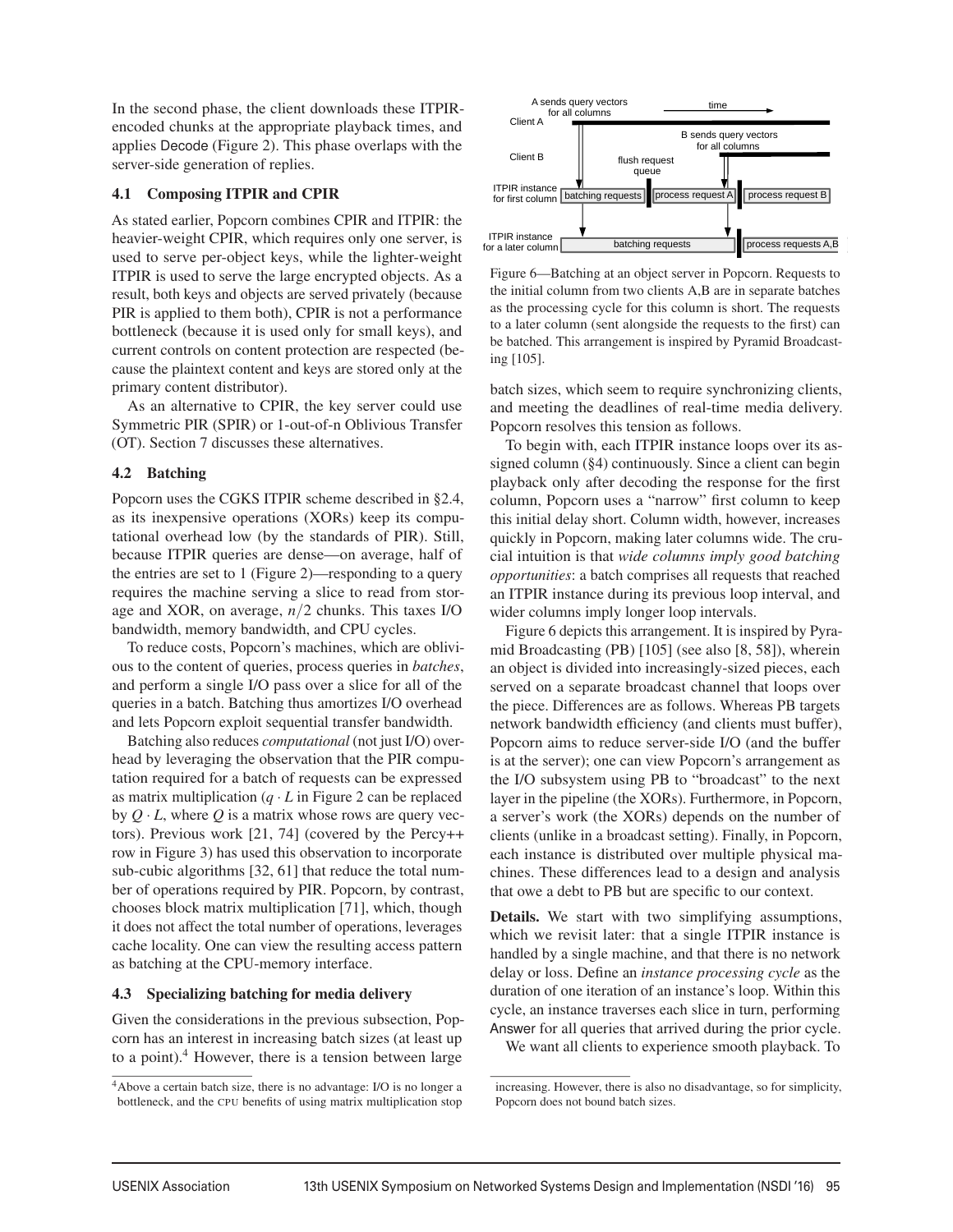this end, suppose that we are willing to impose startup delay *d*. Suppose further that  $T_1 \leq d - \epsilon$ , where  $T_1$  denotes the processing cycle for the first instance, and  $\epsilon$  is the time for the instance to handle a single slice. Likewise, define  $T_i$  as the processing cycle for the *i*th instance  $(i > 1)$ , and suppose that for all such instances,  $T_i \leq d - \epsilon + \sum_{j=1}^{i-1} t_j$ , where  $t_i$  is the playback time of segment *j*.

Under these conditions, we claim that any client, *regardless of when it joins*, experiences smooth playback. Why? Consider only instance 1: in the worst case, a client initiates consumption just after instance 1 begins its processing cycle. The client cannot download until the current processing cycle has terminated (which takes time *T*1) and the first slice of the next cycle is processed (for an additional  $\epsilon$ ). Smooth playback simply requires the overall delay  $(T_1 + \epsilon)$  to be less than *d*, matching our conditions. Once playback begins, the client has  $t_1$  additional time before it needs the second segment. Generalizing, in the worst case for instance *i* (i.e., the client's initial request arrives just as a processing cycle begins), as long as  $T_i$  is no larger than  $\hat{d} - \epsilon + \sum_{j=1}^{i-1} t_j$  (which is exactly what our conditions guarantee), then the first slice of the *i*th instance will be ready, and playback will be smooth.

But how should the  $\{t_i\}$  be set? Recall that, for more effective batching, Popcorn needs segment widths to increase: we are then seeking the maximum  $t_i$  for each instance *i* .

Let  $\mu$  be the playback rate,  $P_i$  the rate at which XOR operations are processed by the *i*th instance, *Ri* the I/O bandwidth available to the instance, and  $b_i$  the batch size (the number of requests accumulated in a cycle of time  $T_i$ ). To upper-bound *ti*, we match load to capacity, for both I/O and CPU. For I/O, the column's data (*n* segments, each of size  $t_i \cdot \mu$ ) is upper-bounded by the amount of data that the instance can read in one cycle:  $t_i \cdot \mu \cdot n \leq T_i \cdot R_i$ . For CPU, the picture is similar, except that the total work scales with *b<sub>i</sub>*, the number of clients being served:  $t_i \cdot \mu \cdot n \cdot b_i \leq T_i \cdot P_i$ . These inequalities lead to:

$$
t_i \leq T_i \cdot \left(\frac{\min\{R_i, P_i/b_i\}}{\mu \cdot n}\right).
$$

Assume that for all *i*,  $\min\{R_i, P_i/b_i\} \geq \mu \cdot n$  (we will arrange for this in "Provisioning," below). Then, the foregoing bounds (on the  ${T<sub>i</sub>}$  and on load) imply that for all *i*, we can set:

$$
t_i = T_i = 2^{i-1} \cdot (d - \epsilon)
$$

(see Appendix A). Note that the  $\{t_i\}$  increase exponentially in size, as desired. In particular, approximately half of the file is covered by the final segment.

Provisioning is driven by the earlier assumption that  $\min\{R_i, P_i/b_i\} > \mu \cdot n$  for all *i*. To meet the requirements on *Ri* and *Pi*, Popcorn uses multiple machines per instance and aggregates their resources, by striping slices across them. If  $r_i$  is the per-machine I/O bandwidth for the machines used for the *i*th instance, then the I/O for instance *i* can be handled with  $R_i/r_i = \mu \cdot n/r_i$  machines.  $P_i$ , the XOR processing throughput for instance *i*, increases with *i* because so does the batch size  $b_i$ ; specifically, if  $\lambda$  is the overall rate at which clients initiate requests for objects, then  $b_i = \lambda T_i$ . Moreover, the per-machine XOR processing throughput for the *i*th instance,  $p_i(\cdot)$ , is a function of the batch size because cache locality in block matrix multiplication (§4.2) (and hence throughput) improves with a a bigger batch size. Thus, the task of processing the XOR operations for instance *i* can be handled by  $P_i/p_i(b_i) = \mu \cdot n \cdot b_i/p_i(b_i)$  machines.

To account for the striping, we need to modify the earlier analysis of startup delay, smooth playback, etc.: if resources from *ki* machines are aggregated for the *i*th instance, then each machine takes  $\epsilon \cdot k_i$  time instead of  $\epsilon$ to handle a slice. As a result, the inequality *T<sub>i</sub>* ≤ *d* −  $\epsilon$  +  $\sum_{j=1}^{i-1} t_j$  becomes *T<sub>i</sub>* ≤ *d* −  $\epsilon$  ⋅ *k<sub>i</sub>* +  $\sum_{j=1}^{i-1} t_j$ , and both the  ${T_i}$  and  ${T_i}$  are computed accordingly.<sup>5</sup>

The total number of machines, across all *I* instances, is:  $\mu \cdot n \cdot \sum_{i=1}^{I} \max\{1/r_i, \lambda T_i/p_i(\lambda T_i)\}\)$ . Notice that if the max is controlled by the first term, then the given instance is bottlenecked by I/O (and the CPU resource is sometimes idle); if by the second, then the instance is bottlenecked by CPU work (and the I/O resource is sometimes idle). Later (§6.1) we will obtain estimates empirically for *ri* and  $p_i(\cdot)$ .

Popcorn must also provision for the file server machines (§4). The file server requires the buffer space for each instance to equal the number of requests in service times the size of a segment, i.e.,  $\sum_{i=1}^{I} b_i \cdot (t_i \cdot \mu)$ . The file server also requires I/O bandwidth equal to the rate at which reply data is produced and consumed:  $2 \cdot \sum_{i=1}^{I} b_i \cdot \mu$ (assuming  $t_i = T_i$ ).

Finally, we have been assuming no burstiness or delay in the network. To account for network fluctuation, we must allow for clients to build up a playback buffer, of some time length  $\beta$ . To this end,  $T_i$  should be upperbounded by  $d - \epsilon \cdot k_i - \beta + \sum_{j=1}^{i-1} t_j$ , and the  $\{t_i\}$  computed to be consistent with *Ti*.

Discussion. To understand the savings and amortization from Popcorn's batching, consider a naive batching scheme, in which time is divided into *epochs* of length *T*epoch. Let a *cohort* denote the set of clients who initiate a request (for the first chunk of a media file) in an epoch. Then, the entire cohort moves through the slices, as it were, together. Each cohort needs enough machines to meet two requirements: (a)  $\mu \cdot n$  I/O bandwidth, and

<sup>&</sup>lt;sup>5</sup>The computation must resolve a circular dependency as  $T_i$  is expressed in terms of *ki*, which itself depends on the segment size, with a bigger segment requiring more machines. We resolve this circularity by repeating the process of speculatively setting a  $k_i$ , calculating  $T_i$ , and then refining the speculated value of  $k_i$  using the obtained value of  $T_i$ .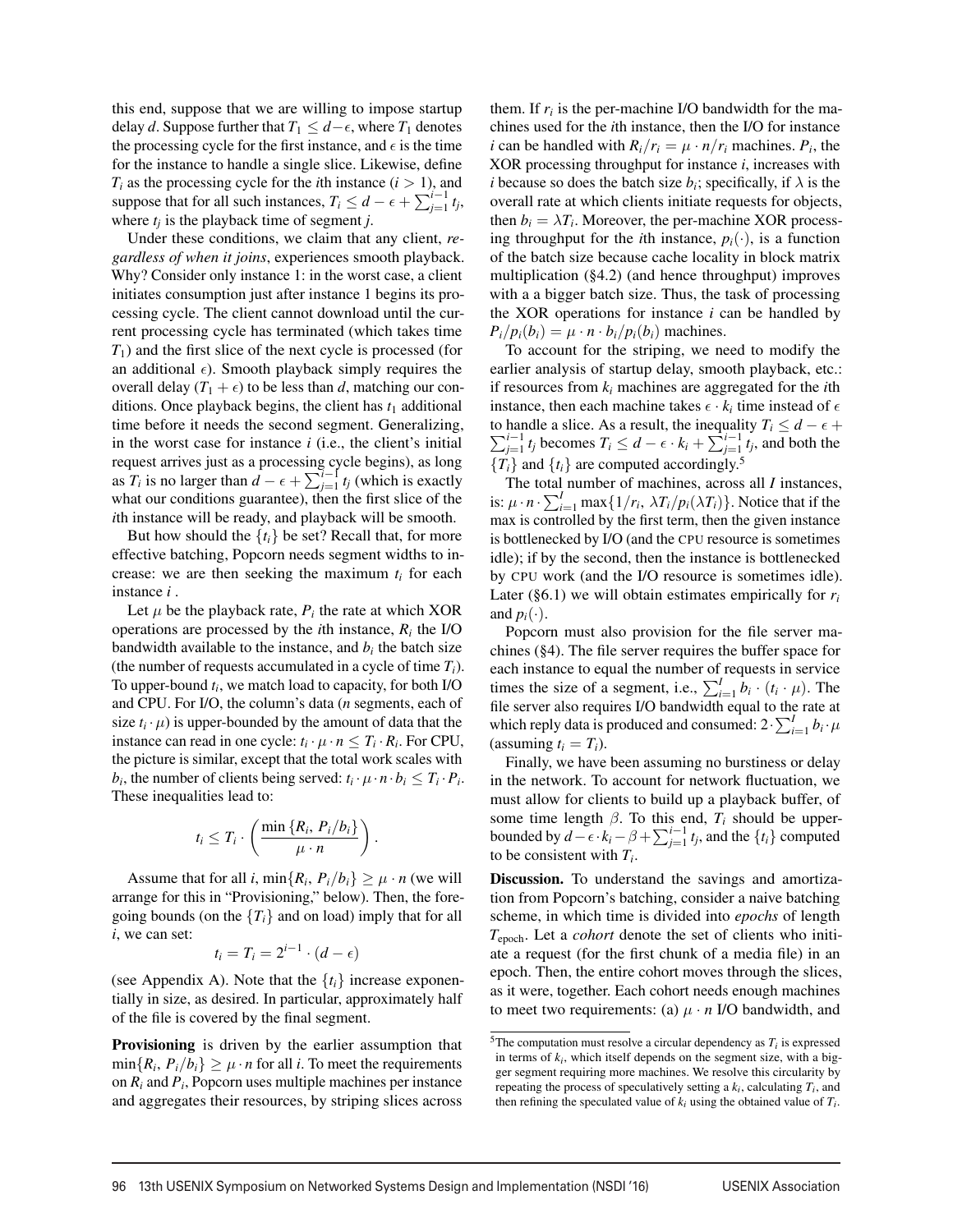(b)  $\mu \cdot n \cdot \lambda \cdot T_{\text{epoch}}$  XOR processing throughput (here  $\lambda \cdot T_{\text{epoch}}$  is the cohort's batch size). If  $H = T/T_{\text{epoch}}$ is the total number of cohorts (where *T* is the total playback time), then the total number of machines is  $\mu \cdot n \cdot \sum_{i=1}^{H} \max\{1/r, \lambda \cdot T_{\text{epoch}}/p(\lambda \cdot T_{\text{epoch}})\},$  where *r* is the per-machine I/O bandwidth, and  $p(\lambda \cdot T_{\text{epoch}})$ is per-machine XOR processing throughput for a batch size of  $\lambda \cdot T_{\text{epoch}}$ . Here,  $T_{\text{epoch}}$  must be upper-bounded by  $d - \epsilon \cdot k - \beta$  to meet the startup delay requirements, where *k* is the number of machines for a cohort.

To compare the cohort batching scheme to Popcorn, we make the simplifying and optimistic assumption that both schemes use machines that make the two terms of the respective maxes equal, so that no resources are idle (we will revisit this assumption in §6.2 and §6.4). Then, the total I/O bandwidth required by the cohort scheme is  $H \cdot \mu \cdot n$ , which is considerably larger than what Popcorn needs  $(I \cdot \mu \cdot n$ , where  $I \ll H$ ).

In terms of computational resources, the cohort scheme needs  $\mu \cdot n \cdot \lambda \cdot T / p(\lambda \cdot T_{\text{epoch}}) = \mu \cdot n \cdot \lambda \cdot \sum_{i=1}^{I} T_i / p(\lambda \cdot T_{\text{epoch}})$ machines; Popcorn requires instead  $\mu \cdot n \cdot \lambda \cdot \sum_{i=1}^{I} T_i / p_i(\lambda \cdot$ *Ti*) machines. Neither scheme is the clear-cut winner; however, if we assume that  $p(\cdot) = p_i(\cdot)$  for all *i*, then Popcorn has lower computational demands, because (a)  $T_i \approx 2^{i-1} \cdot T_{\text{epoch}}$  (by our earlier analysis) and (b)  $p(\cdot)$  is monotonically increasing. In essence, Popcorn has larger batches, so (holding machine type configuration constant) the benefit of locality is more pronounced (§4.2), lowering Popcorn's computational requirements relative to the naive batching scheme.

#### 4.4 Handling variable-sized objects

The design has so far assumed equally sized objects. A naive solution would be to pad all objects to the size of the longest one. However, this would, for Netflix, cause a  $4\times$  increase in network transfers: the average movie is approximately 1.5 hours while the longest is 6, and clients would have to download the padding in full (doing otherwise would reveal the true object size).

Popcorn's solution instead chooses a representative object  $O_{avg}$  from the library (for example, the object closest to the average media length) and pads smaller objects to that size. Longer objects, up to a cutoff, are compressed down to  $O_{avg}$ 's size, by reducing the bitrate;<sup>6</sup> the longest objects are split into several files.

We note that reducing the bitrate is likely to be tolerable, as variations of up to 30% (roughly) in video bitrate have a limited impact on user satisfaction [43, 67, 97]. (Other factors, such as playback interruptions and startup times, instead have substantial impact.) Objects that cannot be tolerably compressed must be divided up (as in other systems [35, 56]). However, the client would then have to download each division as if it were a separate movie, which means delaying consumption or downloading far ahead of time (if the separate divisions were downloaded all at once, then an attacker could guess that a longer object is being consumed).

The Netflix catalog [1] indicates that the majority of movies have a similar size: 85% of the objects are between 60 and 120 minutes, with the majority clustered around the average movie length of 92 minutes. Movies between 92 and 120 minutes will require 23% compression in the worst case and 10% on average; similarly, the padding for objects between 60 and 92 minutes will be small to moderate. The impact of objects at either extreme will be limited: 8% of the movies are shorter than 60 minutes, and will require significant padding; 5% are between 120 and 135 minutes, making them candidates for aggressive compression (32% in the worst case and 27% on average) though potentially at the cost of lowering user satisfaction; and 2% are over 135 minutes, making them candidates for splitting. We think that splitting is not a huge limitation, because we hypothesize that people usually plan ahead to watch long movies.

#### 5 Implementation

Our prototype implements the design in Section 4, except for large file splitting (§4.4). It leverages existing PIR implementations: the key server uses the XPIR [14] implementation of the CPIR protocol in Figure 1. For the object servers, we borrow the CGKS ITPIR implementation of Percy++  $[51]$ <sup>7</sup> and modify it to support the techniques in Section 4. The total server-side code is 11K lines of C++. We implement two versions of the client-side library: one in C++ (2500 lines), which we use for experiments ( $\S 6.2$ ), and one in JavaScript (500 lines), which we use to show compatibility with modern web browsers (§6.5).

#### 6 Evaluation

Our evaluation answers the following questions:

- 1. When is Popcorn affordable?
- 2. What is the price of Popcorn's privacy guarantees?
- 3. Can we use Popcorn to watch a movie encoded using an existing DRM scheme on a modern web browser? Figure 7 summarizes our evaluation results.

Method and setup. We compare Popcorn to three baselines. *NoPriv*, *BaselinePIR*, and *BaselinePIR++*. NoPriv serves object chunks from an Apache web server, modeling modern media delivery systems that use HTTP

<sup>6</sup>Regardless of an object's bitrate, a client must issue chunk download requests at a constant rate (e.g., one request every  $1 \text{ MB}/\mu$  seconds, where 1 MB is a chunk's size and  $\mu$  is  $O_{avg}$ 's bitrate); otherwise, chunk download patterns would leak information.

 $7$ Percy++'s CGKS ITPIR implementation is one of the fastest implementations for two-server ITPIR. An alternative is the CGKS implementation from RAID-PIR [35] (§7).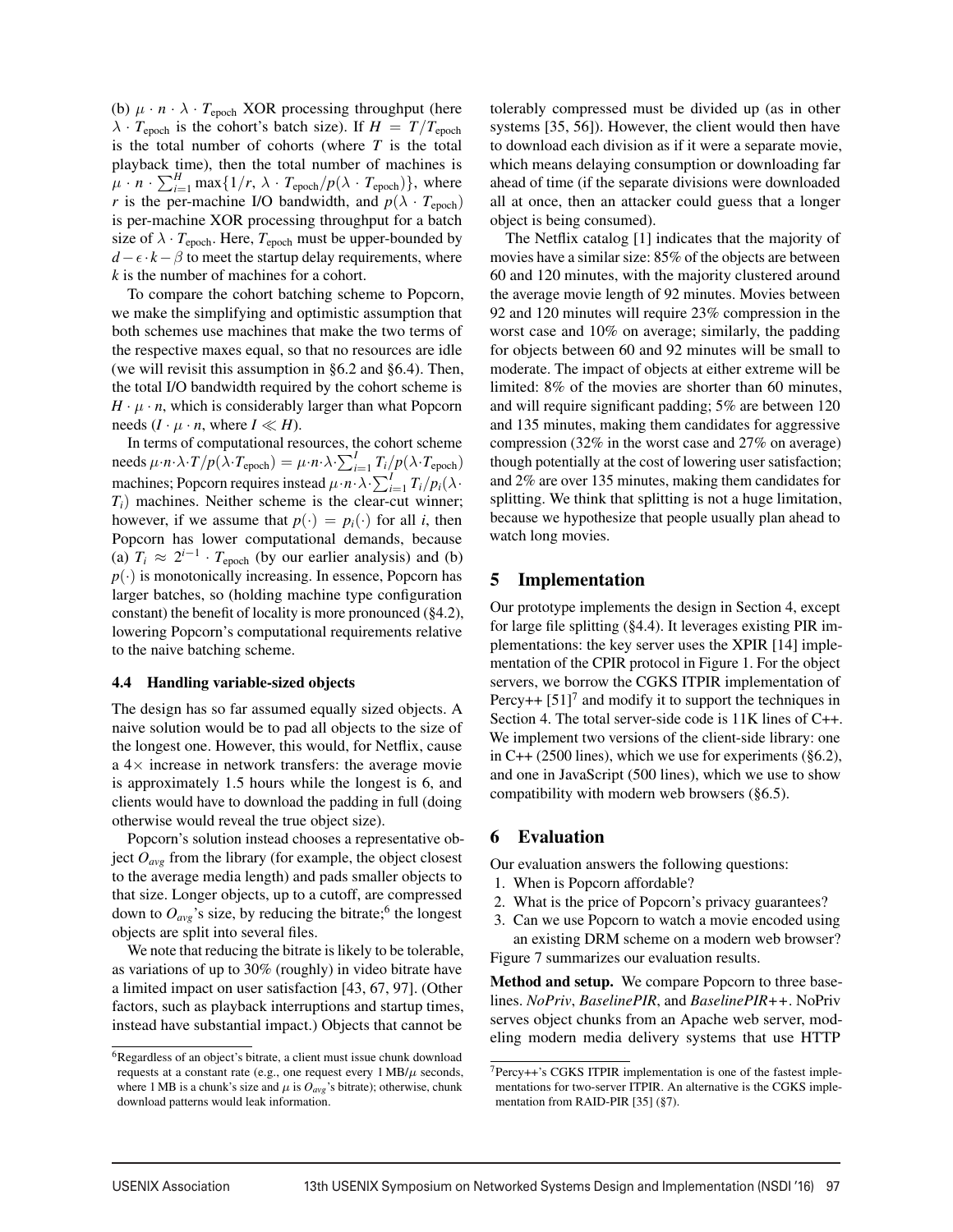| Popcorn is affordable when it serves large media files to many | 86.2 |
|----------------------------------------------------------------|------|
| concurrent clients.                                            |      |

| Popcorn's per-request dollar cost is $3.87 \times$ of a system | §6.3 |
|----------------------------------------------------------------|------|
| without privacy for workloads with $>10K$ concurrent clients.  |      |

Popcorn integrates well with existing web technology. It can play DRM-encoded media within modern web browsers. §6.5

Figure 7—Summary of main evaluation results.

|        | type         | vCPUs | RAM<br>(GB) | <b>SSDs</b><br>$(\# \times GB)$ | cost/hr  |
|--------|--------------|-------|-------------|---------------------------------|----------|
| c3.8x1 | -1           | 32    | 60          | $2 \times 320$                  | \$0.6281 |
| i2.4x1 |              | 16    | 122         | $4 \times 800$                  | \$0.8451 |
| i2.8x1 | $\mathbf{R}$ | 32    | 244         | $8 \times 800$                  | \$1.6902 |

Figure 8—Hourly cost of reserved Amazon EC2 machines used in our experiments. Machines starting with "c" are computeoptimized; those starting with "i" are I/O-optimized.

caching at CDN edge servers [13]. BaselinePIR is a modified version of Percy++ [51] CGKS: the servers store the library *L* as slices and process ITPIR queries directed at them. This is essentially Popcorn without the techniques of §4. BaselinePIR++ additionally batches requests using cohort batching (§4.3) to reduce both I/O and CPU costs. For all PIR systems, we experiment with one object server and multiply the measurements by two (to reduce the financial cost of our experimental evaluation).

Our workload is modeled on existing media delivery services [102]: clients arrive according to a Poisson process (e.g., *C*=10*K* clients arrive in *T*=90 minutes). All clients in NoPriv request the same (average-size) object, giving this baseline the maximum benefit of server-side caching. The server's work in Popcorn, BaselinePIR, and BaselinePIR++ is oblivious to the request distribution (we select a Zipfian distribution with  $\theta$ =0.8).

For the four systems, we measure server- and clientside resource usage in terms of CPU time (by instrumenting code with clock()), I/O transfers and storage (using iostat), and network transfers (via /proc/net/dev).

Our experimental testbed is a single availability zone within Amazon's EC2, and is described in Figure 8.

#### 6.1 Provisioning resources using microbenchmarks

Popcorn. Machine provisioning for Popcorn involves two steps: (1) benchmarking the basic operations (details in Figure 9), and (2) combining the results with the provisioning analysis in §4.3.

Consider, for example, provisioning the first ITPIR instance of a Popcorn object server for a Netflix-like workload: *C*=10,000 clients streaming from a library of *n*=8192 media files with average playing time of *T*=90 minutes, playback rate of  $\mu$ =4 Mbps, and startup delay of  $d=15$  seconds.<sup>8</sup> The processing cycle of this

| Throughput (Gbps) |  |
|-------------------|--|
|-------------------|--|

| c3.8x1                               | i2.4x1   | i2.8x1   |
|--------------------------------------|----------|----------|
| 6.4                                  | 12.6     | 23.3     |
| 2.1                                  | 80       | 16.0     |
| block matrix multiplication 488–4968 | 488-2512 | 432-4608 |
|                                      |          |          |

Figure 9—Throughput of basic operations in Popcorn—reading a column slice (§4.3), reading and writing 1 MB sized chunks, and computing block matrix multiplication on a slice (§4.2)—on machines listed in Figure 8. The latter value depends on the size of the query matrix (§4.2, §4.3), so we report a range: from a query matrix consisting of a single query vector to one that contains 4096 query vectors.

instance must be  $T_1 \leq d - \epsilon \cdot k_1$  (§4.3). For our example,  $\epsilon$ =2 (the time to process or consume a 1 MB chunk at  $\mu$ =4 Mbps), and we speculatively set  $k_1$ =3, which gives  $T_1 \le 15-2.3=9$  seconds. Thus, the instance is given a segment of  $t_1=T_1=9$  seconds and has a batch size of  $b_1=$  $(C/T) \cdot T_1 = 17$ . Furthermore, it requires storage capacity of  $n \cdot t_1 \cdot \mu = 36$  GB, read bandwidth  $R_1 = n \cdot \mu = 32$  Gbps, and XOR processing throughput  $P_1 = b_1 \cdot n \cdot \mu = 544$  Gbps.

Our microbenchmarks (Figure 9) indicate that these requirements can be met by three i2.4xl machines. If the microbenchmarks had indicated a different number, then, as described in §4.3, we would have had to adjust  $k_1$ (which was speculatively set) and repeat the provisioning process described above.

BaselinePIR. To use the fewest possible machines, we stripe the approximately 21 TB library of our Netflix-like workload across machines with highest storage capacity (that is, i2.8xl in our testbed).

To reduce the financial cost of our experimental evaluation, we measure the number of requests that can be serviced by this setup, along with each request's resource consumption, and extrapolate the results to workloads with a larger number of requests (e.g., to support  $2\times$ concurrent clients, we double resource costs).

BaselinePIR++. As in Popcorn, we use the microbenchmarks in Figure 9 and the provisioning analysis for the cohort batching scheme (§4.3).

#### 6.2 Per-request overheads of Popcorn

To understand when Popcorn is affordable, we run experiments varying the number of concurrent requests (*C*); the number of objects (*n*); and the playing time of objects (*T*). We find that Popcorn incurs modest costs when the library size is moderate ( $\approx$ 8K media files), object sizes are large  $(\approx 90 \text{ minutes})$ , and there are many concurrent clients ( $\geq$ 10,000). Fortunately, these settings are consistent with the workloads of Netflix-like systems (§8).

Before proceeding, we note that Popcorn's provisioning method can leave resources idle (§4.3), so we report both the consumed and provisioned resources. We focus on the

<sup>&</sup>lt;sup>8</sup>We think that 15 seconds of delay before playing a long video is tolerable. During this time the server could display a generic advertisement or public service announcement (existing services commonly display

<sup>15</sup> or 30 second advertisements [12]).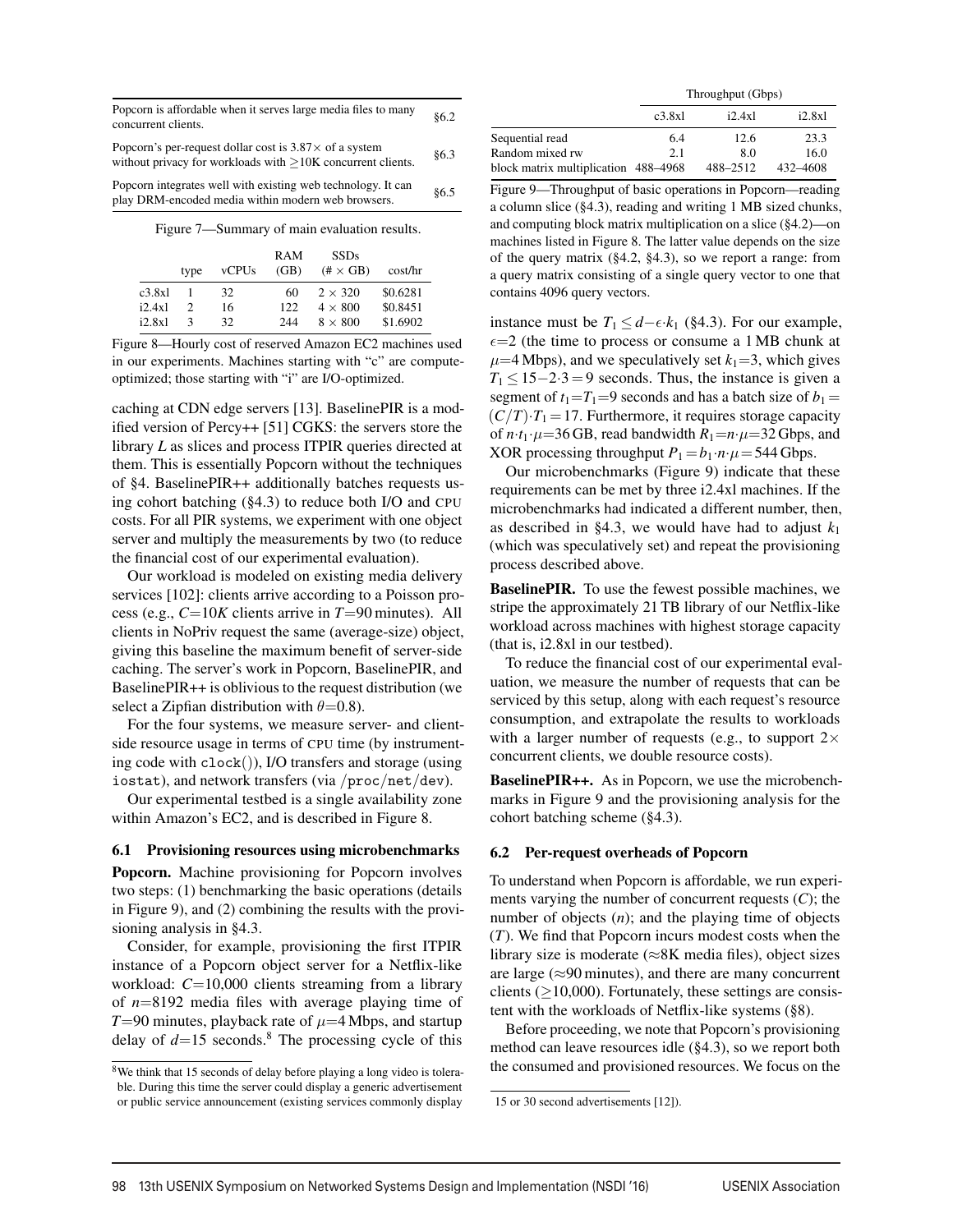

Figure 10—Per-request server-side resource use (log-scaled) of Popcorn and the baselines with varying concurrent requests *C*. If I/O is the bottleneck, there are idle CPU cycles and vice versa (§4.3). For Popcorn, we depict both the provisioned and consumed resources; for the baselines, we depict only the latter. We do not depict I/O usage for NoPriv as it is always zero (see text).

consumed resources in this subsection and account for the idle resources in the next subsection.

Overhead versus number of concurrent requests. We run Popcorn and its baselines with  $C = \{1, 1K, 10K\}$ while keeping  $n=8192$ ,  $T=90$  min,  $\mu=4$  Mbps, and *d*=15 seconds. Figure 10 summarizes the per-request server-side resource costs.

*I/O overheads.* When *C*=1, the I/O bandwidth Popcorn consumes matches that of BaselinePIR and BaselinePIR++, as there is no opportunity to batch requests. However, as the request rate increases, batching lets Popcorn amortize its I/O transfers (§4.3): the per-request amortized I/O bandwidth decreases from  $\approx$  63 Gbps (for *C*=1) to 53 Mbps (for *C*=10*K*), a reduction of 1190×. Surprisingly, concurrent requests, by hitting the file system cache, also reduce BaselinePIR's per-request I/O bandwidth (by  $16\times$ ). As expected, BaselinePIR++'s per-request I/O bandwidth reduces by the cohort batch size. Finally, there are no I/O transfers in NoPriv as all requests hit the same (cached) object.

*CPU overheads.* For a single request, Popcorn consumes 50% more CPU than BaselinePIR, as the overhead of parallelizing block matrix multiplication (over multiple cores) in Popcorn (§4.2) is charged to a single request. As the number of concurrent requests increases, Popcorn's CPU overheads decrease; the per-request CPU consumption decreases by  $\approx$ 11 $\times$  when the number of concurrent requests increases from 1 to 10,000. We hypothesize that this stems from the increase in cache locality from block matrix multiplication over bigger batch sizes.<sup>9</sup> Furthermore, the 36 minutes of per-request CPU time for *C*=10K matches the performance of the matrix multiplication microbenchmark (42 TB of data processed in 36 minutes gives a throughput of 159 Gbps for a single CPU, consistent with the throughputs reported in Figure 9).

However, Popcorn's per-request CPU consumption is

much higher than NoPriv (1080 $\times$  for *C*=10K): for a single object, the Apache web server in NoPriv serves 1 MB chunks and requires almost no server-side processing, whereas Popcorn XORs *n* objects on average.

*Network and storage overheads (not depicted in the figures).* BaselinePIR, BaselinePIR++, and Popcorn incur a two-fold network overhead over NoPriv because clients download from two servers. With respect to storage, each instance of an object server in Popcorn needs buffer space equal to its segment size times its batch size (§4.3). Across all instances, this equals  $\approx$ 15.4 TB, or  $\approx$ 1.6 GB per concurrent request, which is  $0.6 \times$  the size of an object.

Overhead versus number of objects. In Figure 11(a), we change the size of the library (*n*={2048, 4096, 8192}) while keeping the other parameters fixed (*C*=10K, *T*=90 min,  $\mu$ =1 Mbps,<sup>10</sup> and *d*=15 seconds). As expected, Popcorn's per-request CPU and I/O bandwidth consumption, even though amortized, is proportional to *n*. Network downloads and server-side storage overheads (not shown) do not change with *n*.

Overhead versus playing time of objects. In Figure 11(b), we change the playing time of objects  $(T=\{10, 60, 90\})$  minutes) while keeping the other parameters fixed  $(n=2048, \mu=1$  Mbps,  $d=15$  seconds, and  $C=10K$ ). As *T* increases, the per-request CPU consumption is unaffected. Also, with increasing *T*, the per-request I/O consumption decreases; on the other hand, idle I/O bandwidth (not depicted in the figure) increases (§4.3).

Overheads of the key server. Recall that Popcorn uses XPIR [14] as its CPIR implementation (§5). Since XPIR does not batch requests, the per-request overheads of the key server depend only on the number of keys (and not on the number of concurrent requests *C*). We use a single machine of type c3.8xl for the key server. For a library with 8192 keys, it takes three seconds of server-side CPU time to privately retrieve a key; there are no I/O transfers

<sup>&</sup>lt;sup>9</sup>In a separate experiment, we measured the percentage of cache misses for block matrix multiplication (§4.2) using CPU performance counters, and found that it reduces from 48% for a query matrix with a single request to less than 2% for a query matrix with 210 requests.

 $10$ To reduce the financial cost of EC2 experiments, this and subsequent experiments set  $\mu$ =1 Mbps instead of 4 Mbps. The change scales down the experiments; the qualitative results are unaffected.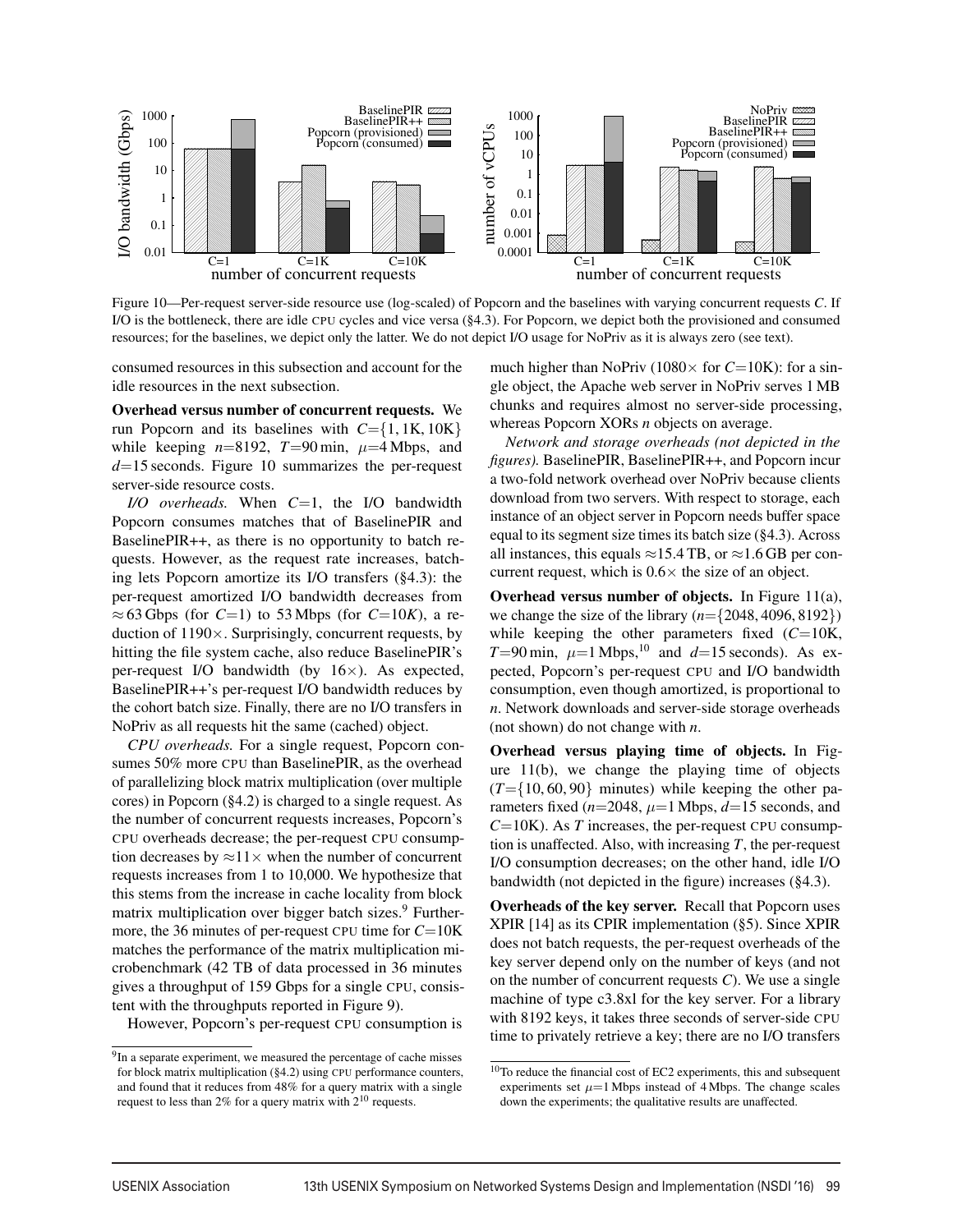

Figure 11—Popcorn per-request resource use (log-scaled) as a function of the number (left) and length (right) of objects.

|               |                    | experimental configuration |    |    | $per-request costs (\$)$ |       |        |
|---------------|--------------------|----------------------------|----|----|--------------------------|-------|--------|
|               | $\#_{\text{reas}}$ | #1                         | #2 | #3 | machine network          |       | total  |
| <b>NoPriv</b> | 10K                |                            |    |    |                          | 0.016 | 0.016  |
| Popcorn       |                    | 2                          | 60 | 0  | 77.943                   | 0.032 | 77.975 |
| Popcorn       | 1Κ                 | 17                         | 50 | 4  | 0.09                     | 0.032 | 0.122  |
| Popcorn       | 10K                | 185                        | 32 | 32 | 0.03                     | 0.032 | 0.062  |

Figure 12—Estimated per-request dollar cost for NoPriv and Popcorn. #1, #2, and #3 refer to the type of AWS EC2 machines from Figure 8.

because the 128 KB library fits in memory. Thus, as expected, the key server is not a performance bottleneck for Popcorn. Moreover, the end-to-end time to retrieve a key is much less than the startup delay of *d*=15 seconds.

Client-side overheads. Compared to NoPriv, Popcorn's client consumes additional CPU and network bandwidth (because it has to generate and decode PIR queries, and download content from two object servers). For  $n=8192$  objects,  $T=90$  minutes, and  $\mu=4$  Mbps, we find that Popcorn's client (run on a single vCPU of c3.8xl type machine) consumes 10 CPU seconds (compared to NoPriv's 1.7 CPU seconds), and 25 MB of network upload bandwidth (compared to NoPriv's 11 MB).

#### 6.3 Dollar-cost analysis

The previous subsection showed that Popcorn significantly reduces CPU and I/O consumption over the baseline PIR systems, at least for large objects and high load. These improvements provide the foundation for achieving privacy at low cost, a cost that we now quantify.

Method. We use the pricing model of Amazon EC2 (Figure 8) to estimate the per-request machine cost, and the pricing model of CDNs (\$0.006 per GB) [90] to compute per-request network cost. We choose these pricing models because they are public—though, in an actual deployment, a service could receive wholesale, bulk, or negotiated prices. We use a Netflix-like workload in our calculations:  $n=8192$  media files,  $T=90$  minutes,  $\mu=4$  Mbps with varying number of concurrent clients. Figure 12 summarizes our results. We find that Popcorn's per-request cost is within a small multiple of NoPriv for a workload with *C*=10K concurrent clients.

NoPriv. To give NoPriv the maximum benefit, we disregard its machine cost. The per-request cost is then determined solely by the network transfer cost, and is  $\approx$  \$0.016 (i.e., 90 minutes  $\times$  4 Mbps  $\times$  \$0.006/GB).

Popcorn. We provision EC2 machines as described in §6.1 and §4.3. The total per-request cost is derived by combining (1) the per-request machine cost, computed by dividing total machine cost by the total number of requests, and (2) the per-request network cost. This method charges Popcorn for both consumed and idle resources (Figure 10). For the Netflix-like library and *C*=10K, the per-request cost is \$0.062 (the per-request machine cost is  $$0.03$ ; the per-request network cost is  $$0.032$ ).<sup>11</sup> Popcorn thus increases dollar cost  $3.87\times$  over NoPriv, in line with our initial affordability requirement (§1). Importantly, Popcorn's low cost is premised on many clients accessing the system concurrently: the per-request machine cost decreases with the number of concurrent clients. It is \$78 for *C*=1 and \$0.09 for *C*=1K.

BaselinePIR and BaselinePIR++. Since we might have provisioned these systems wastefully, we do not estimate their dollar cost using the machine-based pricing model, which charges for both the consumed and idle resources. Instead, we use a per-resource pricing model to estimate the dollar cost of these systems, as described next.

#### 6.4 Further comparisons

In this subsection, we estimate the dollar cost of BaselinePIR, BaselinePIR++, XPIR [14], and XPIR++, a hypothetical extension to XPIR that uses cohort batching (§4.2) to reduce I/O costs (but does not use matrix multiplication). Figure 13 summarizes these alternatives.

The estimates for BaselinePIR, BaselinePIR++, and Popcorn are based on experimental data from §6.2; for XPIR and XPIR++, we calculate CPU resource consumption using XPIR's reported performance and I/O bandwidth consumption from the expression  $2 \cdot (n \cdot \mu)/b_{\text{cohort}}$ (the factor of two is due to XPIR's preprocessed library being twice the size of the original [14]).

We compare these systems for the Netflix-like workload of §6.3. We set the startup delay *d* to 15 seconds, except for the systems using cohort batching scheme, for which we vary *d*.

 $11$ The network cost can be reduced for a pricing model in which network transfers between (ITPIR) servers is cheaper than server to client transfers, by using the techniques of Riffle [70, Section 4.4] (§7).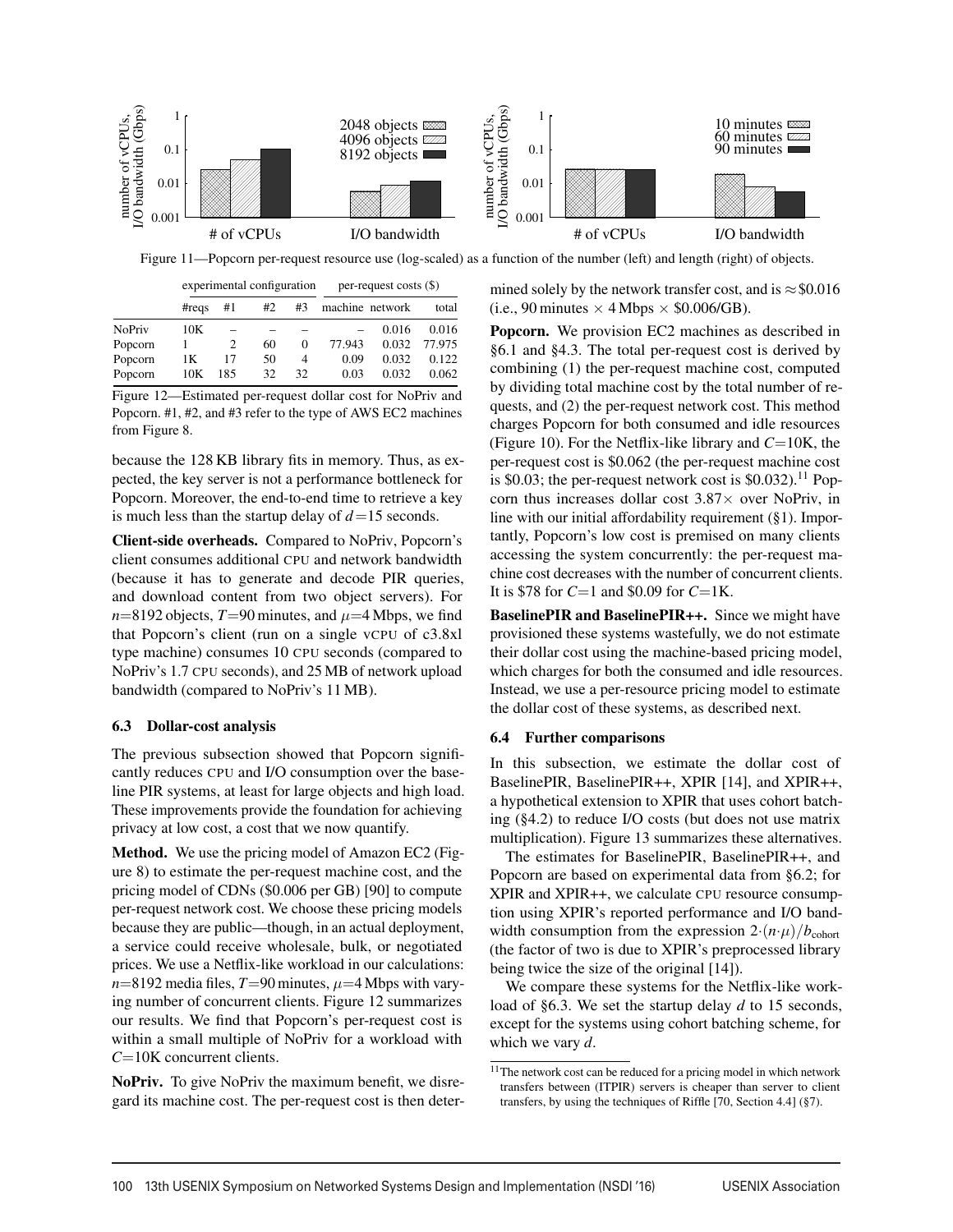| system             | description                            |
|--------------------|----------------------------------------|
| <b>XPIR [14]</b>   | fastest CPIR implementation            |
| $XPIR++$           | XPIR with naive batching $(§4.2)$      |
| <b>BaselinePIR</b> | XPIR composed with CGKS ITPIR (§4.1)   |
| BaselinePIR++      | BaselinePIR with naive batching (§4.2) |
| Popcorn            | $§4.1 + \$4.2 + \$4.3$                 |

Figure 13—Comparison points. "Naive batching" refers to an instantiation of batching, as described in Section 4.2, with the cohort batching scheme described in Section 4.3.

|                      |              | I/O            | Dollar cost               |
|----------------------|--------------|----------------|---------------------------|
|                      |              | bandwidth      | relative to               |
|                      | # vCPUs      | (Gbps)         | NoPriv                    |
| $X[14]/X++$ (C=1)    | 11.6         | 64             | $265\times$               |
| $X++$ ( $C=1K$ )     | 11.6         | 26.6           | $118\times$               |
| $X++$ (C=1K, d=60)   | 11.6         | 5.96           | $37\times$                |
| $X++$ (C=1K, d=600)  | 11.6         | 0.58           | $16\times$                |
| $X++$ ( $C=10K$ )    | 11.6         | 2.66           | $24\times$                |
| $X++$ (C=10K, d=60)  | 11.6         | 0.59           | $16\times$                |
| $X++$ (C=10K, d=600) | 11.6         | 0.058          | $13.5\times$              |
| $B/B++$ (C=1)        | 3.1          | 64             | $256\times$               |
| $B(C=1K)$            | 2.4          | $\overline{4}$ | $19\times$                |
| $B(C=10K)$           | 2.5          | 4              | $19\times$                |
| $B++$ (C=1K)         | 1.7          | 16             | $66\times$                |
| $B++$ (C=1K, d=60)   | 1.26         | 9.15           | $39\times$                |
| $B++ (C=1K, d=600)$  | 0.49         | 0.54           | $4.5\times$               |
| $B++$ ( $C=10K$ )    | 0.65         | 3              | $14\times$                |
| $B++ (C=10K, d=60)$  | 0.49         | 0.59           | $4.7\times$               |
| $B++ (C=10K, d=600)$ | 0.41         | 0.058          | $2.5\times$               |
| $P(C=1)$             | $4.6 - 992$  | 63-781         | $253\times -4873\times$   |
| $P(C=1K)$            | $0.5 - 1.47$ | $0.43 - 0.83$  | $4\times -7.6\times$      |
| $P(C=10K)$           | $0.4 - 0.74$ | $0.053 - 0.23$ | $2.5 \times -3.87 \times$ |

Figure 14—Per-request resource consumption and estimated dollar-cost of XPIR  $(X)$ , XPIR++  $(X++)$ , BaselinePIR  $(B)$ , BaselinePIR++ (B++), and Popcorn (P). Network transfers are not shown; they are  $5 \times$  NoPriv for X and X++, and  $2 \times$  NoPriv for the other systems. For Popcorn, we present a range: the smallest value considers only the consumed resources, while largest value includes both consumed and idle resources. Startup delay *d* is 15 seconds unless specified otherwise.

We use a per-resource pricing model (derived in Appendix B) based on Amazon EC2's machine cost (Figure 8) and on the network cost of CDNs [90]. Our model charges CPU at \$0.0076/hour, I/O bandwidth at \$0.042/Gbps-hour, and network transfers at \$0.006 per GB. Multiplied by each system's consumption of the corresponding resources, these values determine the perrequest dollar cost (Figure 14).

- The costs of XPIR are high ( $265 \times$  NoPriv), though adding a naive batching scheme (XPIR++) significantly reduces them (by  $\approx$ 11× for *C*=10K, *d*=15).
- Using ITPIR for object delivery (in conjunction with CPIR (§4.1)) reduces the costs further (by  $\approx$  2 $\times$  for  $C=10$ K,  $d=15$ ). The disadvantage is that ITPIR requires non-colluding servers.
- Increasing the startup delay (and thus the batch size of the cohort) can further reduce costs. For example,

increasing *d* from 15 to 60 seconds reduces costs by  $3\times$  (a reduction from  $14\times$  NoPriv to  $4.7\times$  NoPriv).

• BaselinePIR++ matches the cost of Popcorn (when  $C=10K$ ) but requires a  $40\times$  higher startup delay  $(d=10)$ minutes in BaselinePIR++ vs. 15 seconds for Popcorn).

## 6.5 Compatibility study of Popcorn

To verify Popcorn's compatibility with modern Web browsers and DRM technology, we implemented a Popcorn client in JavaScript and used it to watch short videos in the WebM format [10] (protected using WebM Encryption [11]). Our prototype works on Chrome (version 45.0.2454), and makes use of the HTML5 video tag and extensions: the decoded ITPIR content is passed into the Media Source Extension interface, which forwards media chunks to the video player; the decoded CPIR response is passed into the Encrypted Media Extension interface, which decrypts the protected content.

## 7 Related Work

Alternatives to PIR for privacy. *Obfuscation* [20, 44, 91] protects clients' privacy by cloaking traffic with dummy requests. This approach requires less processing than PIR at clients and servers, but significantly higher network cost: matching PIR's degree of privacy (the number of objects among which a request is hidden) would require downloading the entire library.

Rather than the content being consumed, *anonymity* hides the identity of the consumer [41, 72]. This could be used to hide metadata (login times, download frequency, etc.), which is complementary to PIR. However, anonymity-based solutions can reveal access patterns that, combined with other background information, may disclose a user's media consumption [80].

*Oblivious RAM* (ORAM) [53, 75, 77, 100] algorithms conceal a client's access patterns from a storage server. Similarly, *searchable symmetric encryption* (SSE) (surveyed in [28, 29]) offers yet another solution for private data retrieval from a remote database. However, these solutions target a setup where the client outsources its encrypted data to a server.

Recent results [64, 87] enhance the above setup: they let clients privately retrieve data from a remote database owned by a *different* entity. Unlike PIR, these protocols allow for a controlled amount of leakage in the form of data-access and query patterns. Unlike us, they assume that the server does not collude with clients (e.g., in Popcorn the server can pretend to be a new customer of the streaming service). If the server can collude with a client, it can issue queries for each media file in the system, monitor access patterns, and decode all other clients' queries.

Improving the performance of PIR. The computational challenges of PIR have been obvious since its introduction, and have since been mitigated in several ways.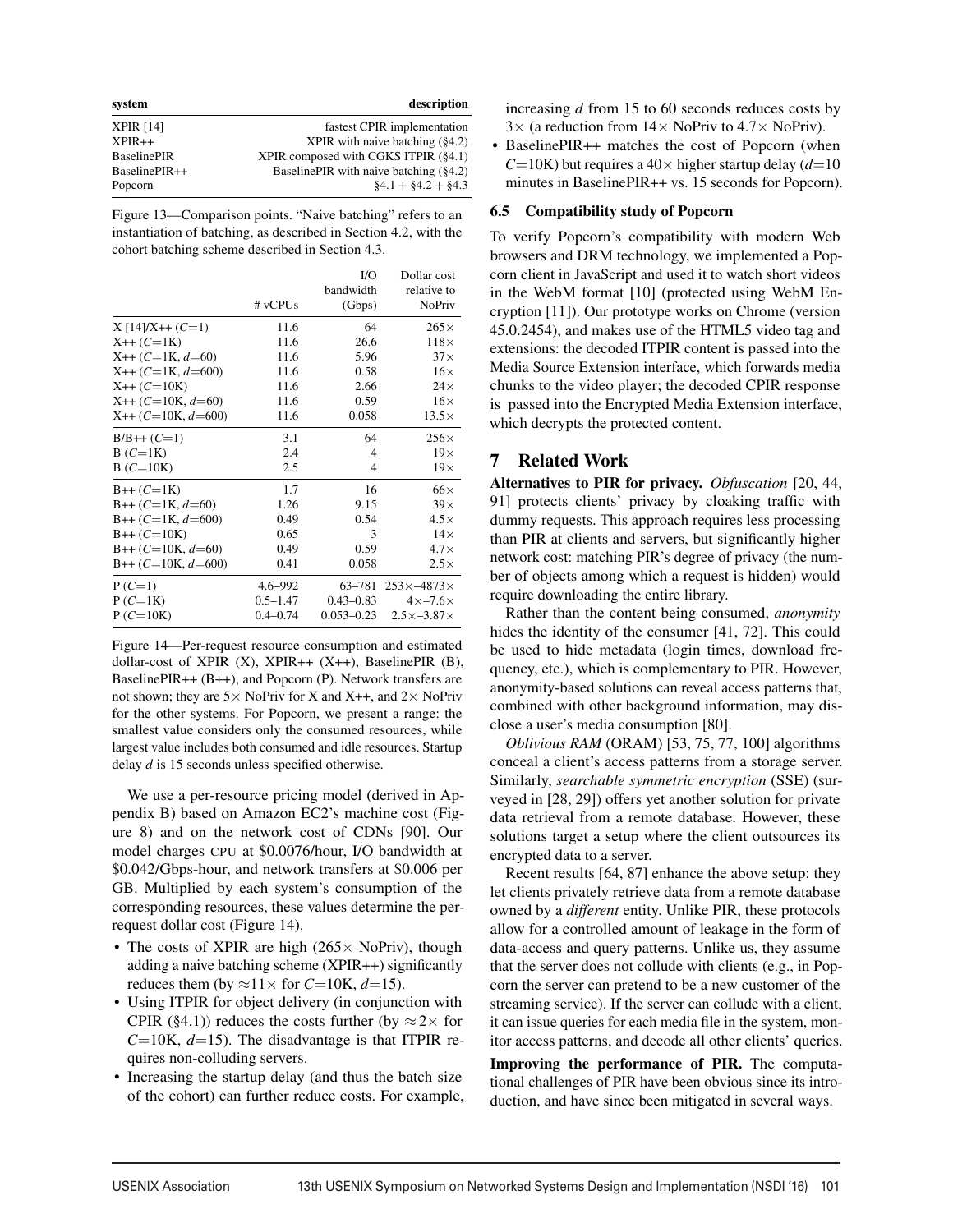Distributing the work, either by moving it to the cloud or by dividing it among clients [37, 76, 86], reduces latency but not the total computational burden.

GPUs [33, 78] and cheaper cryptographic operations [14, 15, 45, 104, 110] have reduced the computational load of CPIR, refuting the notion [98] that CPIR is likely to be more expensive than the naive solution of transferring the entire library. However, the single request cost for media delivery in XPIR [14], the fastest system employing these techniques, is still higher than desirable (see §6.4 and Figure 14 for a comparison with Popcorn).

Another path to better performance is to limit the privacy guarantees to only a portion of the library [82, 83, 106]. For example, bbPIR [106] allows users of libraries that can be thought of as a matrix to specify a submatrix (called a bounding box) from which bits can be privately retrieved using CPIR. This approach can be useful for efficiently implementing privacy-preserving location-based services: the larger the bounding box, the higher the privacy, but also the higher the processing and network costs.

Perhaps the most direct way to reduce the overhead of PIR is to genuinely reduce the work that servers need to perform. Lueks and Goldberg [74], building on earlier theoretical work by Beimel et al. [21] and Ishai et al. [63], show that one can achieve sub-linear server-side computation by efficiently processing batches of requests from multiple clients. Popcorn is inspired by this work: it uses batching at multiple stages of its protocol, but tailored for media delivery. Another recent system, RAID-PIR [35], based on the implementation of upPIR [27], reduces server-side work, first, by storing and processing only a *fraction* of the library at each ITPIR server and, second, by encoding multiple requests from the same client in a single query. Popcorn's performance could potentially benefit from these techniques, but only when using more than two servers, or when clients issue multiple simultaneous requests. Currently, Popcorn assumes exactly two servers and that clients request objects sequentially.

Finally, performance can be improved with dedicated hardware [18, 62, 73, 99, 108], at the price of having to trust its manufacturer: a client can connect to a secure coprocessor that (obliviously to the server hosting the library) retrieves and delivers the requested object.

A large body of literature focuses on instead reducing the communication overhead of PIR [47, 84]. Unlike Popcorn, these protocols target an environment in which  $n \gg \ell$ . In that context, Devet et al. [38] propose a technique that, like Popcorn, composes CPIR and ITPIR. Unlike Popcorn, the composition is hierarchical (ITPIR selects a sub-library, and iterations of CPIR select an object) and minimizes communication costs.

In very recent work, Riffle [70], like Popcorn, targets the case  $\ell \gg n$ . Unlike Popcorn, Riffle focuses on peerto-peer file transfers (as opposed to centralized streaming media). Riffle uses ITPIR, with  $k > 2$ , and focuses on reducing server-to-client network transfers (§2.4), by adding server-to-server transfers; this could potentially be composed with Popcorn.

Protecting library content in PIR. The tension between ITPIR and content protection has been noted before. Gertner et al. [49] introduce the problem and propose two solutions, both of which, at a high level, protect the content by storing at untrusted servers independent random data (e.g., two servers store random data that XORs to the library content). Goldberg's ITPIR protocol [52] has a similar protection property as [49], but it uses fewer servers. Huang et al. [60] protect library content kept at untrusted servers by first encrypting it, and then using a threshold signature scheme [36] to serve keys for the encrypted object. In all the above schemes, the library content can be disclosed if more than a threshold of untrusted servers collude. By composing CPIR and ITPIR (§4.1), Popcorn instead keeps content protection collusion-proof.

Symmetric PIR (SPIR) schemes add an additional facet to content protection by preventing dishonest clients from learning information about the content of a database beyond what is contained in the records they retrieved [50]. Popcorn currently assumes an honest client (§2.1) and thus does not use SPIR to privately download keys from the key server; however, it can reduce that trust by transforming its CPIR protocol into an SPIR protocol [40, 79].

1-out-of-*N* oblivious transfer (OT) [23, 79] provides the same content protection property as SPIR but, unlike SPIR, can have network overhead linear in the size of the library. In our experiments, this overhead would not be costly: WebM Encryption (§6.5) sets our keys to 128 bits, which, for  $n=8192$  objects, yields a library of only 128 KB. However, the linear overhead can in general be large (e.g., if the key server embeds keys within DRM licenses; for this reason, Popcorn's key server does not use OT.

Handling variable-sized objects in PIR. A naive solution is to pad every object to the size of the longest, and download (the equivalent of) the longest object from each server. Prior work [35, 56] avoids this solution by (a) concatenating small objects (e.g., a few objects form one row of the library), and (b) splitting large objects over multiple rows of the library and using *multi-row queries* that retrieve (secretly) many rows in a single query. The reduced communication cost is close to the optimal: the size of the longest object in the library. However, this cost is still high, especially if a smaller object is being retrieved. An alternative is to download different rows (of an object) as independent objects, possibly at the cost of increasing the consumption delay [35]. Popcorn uses this technique for objects that are divided over multiple rows, but in addition reduces the number of such objects by using a combination of compression and padding (§4.4).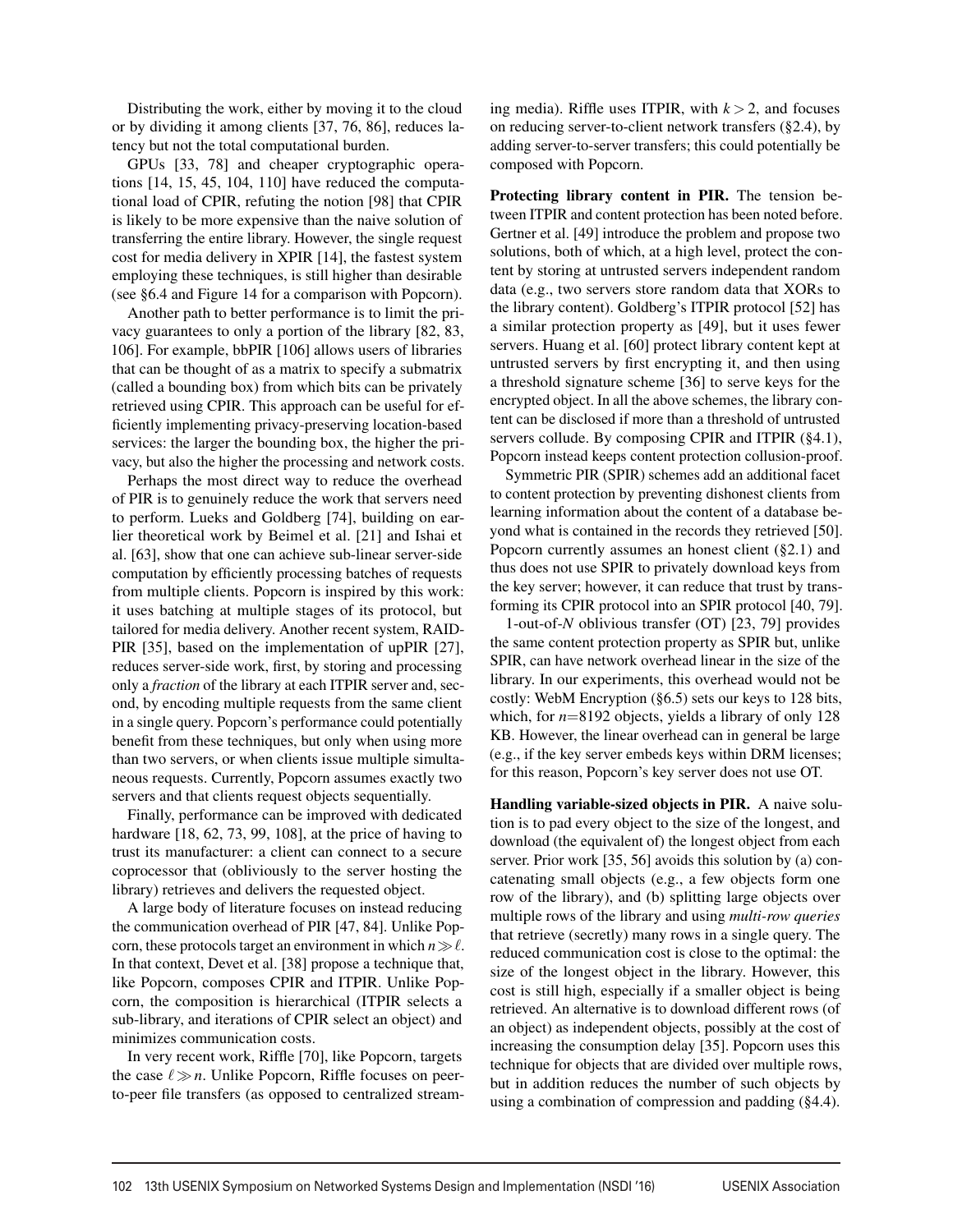Prior PIR implementations. Many of the CPIR and ITPIR protocols described above have been implemented. The Percy++ library [51] contains several of them [15, 31, 37–39, 52, 57, 74]. Also, [56] is implemented as a fork of Percy++, RAID-PIR [35] is implemented on top of upPIR [27], and there are numerous CPIR implementations [14, 33, 45, 76, 78, 86, 93, 104, 106, 110], among which XPIR [14] is the fastest. Popcorn incorporates some of these implementations as modules: it uses the XPIR library for CPIR and borrows the CGKS ITPIR [31] code from Percy++. Sections 5 and 6 empirically or analytically compare Popcorn against these prior implementations.

## 8 Discussion, limitations, and future work

We evaluated Popcorn at the scale of a Netflix library, and found that the results are cautiously encouraging: compared to a baseline, I/O and CPU overhead are both lower (due to amortization, batching, and careful provisioning). And, although the overall resource cost is high, the *dollar* cost is manageable. Below, we discuss fundamental limitations of Popcorn, followed by limitations of the prototype and current design that require future work.

Fundamental limitations. We see three main limitations. First, because Popcorn's overheads grow linearly with the number of objects, it has no hope of scaling to YouTube-size libraries. Second, organizations that serve objects can collude to compromise Popcorn's privacy guarantee. Admittedly, an assumption of no collusion may be unrealistic against state-level adversaries that can compromise multiple organizations (or already have). Third, Popcorn cannot support forward seeks during playback: such user actions alter the download pattern in a contentdependent way, thus revealing information.

Library updates. To support online updates, Popcorn should execute both CPIR and ITPIR queries on the same version of the key and object libraries, at the key server and at both object servers. Standard solutions exist (e.g., generation numbers in concert with garbage collection).

Integration with CDNs. Running Popcorn on content delivery networks (CDNs) would present two main challenges: maintaining the utility of batching when running on a distributed infrastructure, and increased hardware provisioning at the CDN's edge servers. Though addressing the latter is non-trivial, we think that it does not require a paradigm shift: Akamai's EdgeComputing service [34] already enables running CPU-intensive enterprise business web applications at edge servers. Moreover, Netflix recently installed custom-built storage-optimized appliances at the edges.

Similarly, we think that, though the CDN's distributed infrastructure will reduce opportunities for batching, enough concurrency will remain to make the service cost effective. Indeed, rough back-of-the-envelope calculations

suggest that request rates for Netflix are already quite high (e.g., over 9200 requests/90 $\text{min/PoP}^{12}$ ) and are growing fast [6]. This is not specific to Netflix: similar request rates (average of 6000 requests in 90 minutes from within a single city) have been reported for other video on demand systems [111].

Changes in load. Unless Popcorn is always wastefully provisioned for the peak load, load changes require care: the assignment of work units to machines depends on the number of clients (§4.3). A solution is to rely on virtual machines (VMs): give each VM a single slice, and then provide elasticity via VM migration or consolidation.

Variations in quality and bandwidth. *Adaptive streaming* lets clients switch between different video quality levels to adjust to bandwidth fluctuations. Popcorn could support this feature in two ways. First, it could maintain an individual library for each quality level. Clients would send queries to all libraries but download a video chunk only from the appropriate one. (A concern is, does switching between libraries leak information? No, because the chunk download pattern and switches are "lined up" with a reference object,  $O_{avg}$  (§4.4).) This solution is simple, but asking each library to process every request would increase server-side work significantly.

Alternatively, Popcorn could exploit layered coding [59, 66, 89, 95] or multiple description coding (MDC) [54, 92, 107]. There would be a single basic quality library accessed by all clients, with separate libraries for enhancement layers (better spatial resolution, bitrate, frame rate, etc.). The server-side work would thus be proportional only to the size of the highest quality library.

Billing and accounting. Popcorn must enable the content distributor to charge consumers, pay royalties, and collect aggregate statistics. The current prototype can support both subscription-based and pay-per-view pricing models, by monitoring accesses to the key server. Furthermore, by default it works with a prepaid royalty model, where the distributor pays a fixed license fee up front. However, in its current form, Popcorn does not support advanced pricing models (different prices for different objects, possibly in tiers) or advanced royalties models (e.g., based on number of views or aggregate statistics). However, we think that these limitations are not fundamental, as prior works [16, 25, 57, 103] have addressed them in different contexts. Future work is to investigate the performance and privacy implications of composing these works with Popcorn.

Targeted ads and recommendation services. Popcorn does not currently support targeted advertisements or recommendations. Incorporating relevant prior work [19, 24, 26, 55, 65, 68] into Popcorn is a direction for future work.

<sup>12</sup>Assumes 10 billion hours watched in 3 months [5], requests are for a 90 minute video, and a total of 500 Points of Presence (PoP).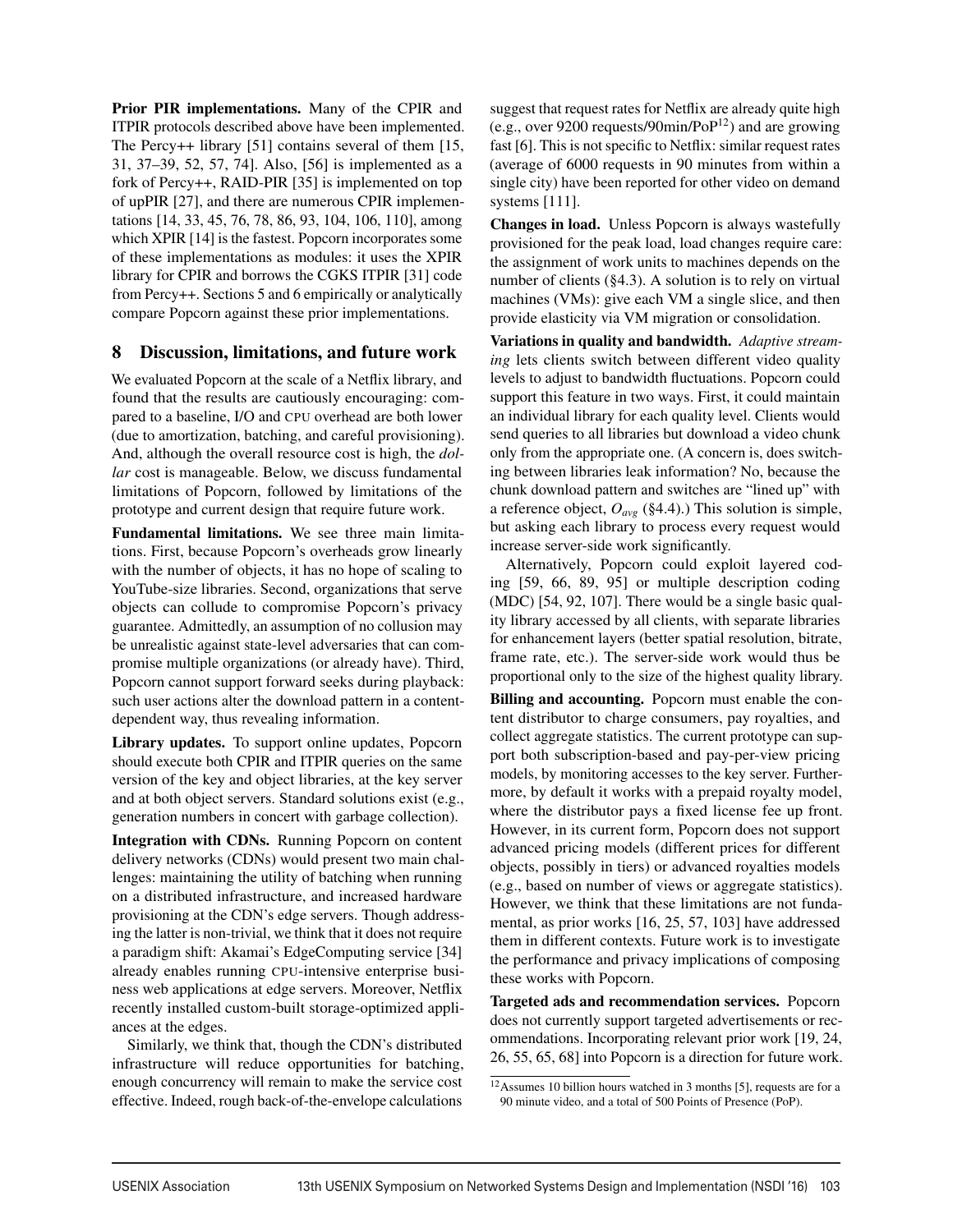### A Derivation of segment sizes

Recall the inequalities defined in Section 4.3:

$$
t_i \leq T_i \cdot \alpha
$$
, where  $\alpha = \frac{\min \{R_i, P_i/b_i\}}{\mu \cdot n}$   
 $T_i \leq d' + \sum_{j=1}^{i-1} t_j$ , where  $d' = d - \epsilon$ 

We consider the special case where both sides of the inequalities are equal. Combining both statements:

$$
t_i = \left(d' + \sum_{j=1}^{i-1} t_j\right) \cdot \alpha
$$

We show that  $t_i = (d' \cdot \alpha \cdot (1+\alpha)^{i-1})$  is a solution to the above equation. Substituting on both sides:

$$
d' \cdot \alpha \cdot (1+\alpha)^{i-1} = \left(d' + \sum_{j=1}^{i-1} d' \cdot \alpha \cdot (1+\alpha)^{j-1}\right) \cdot \alpha.
$$

Summing the finite geometric series, and rearranging:

$$
= \left(d' + d' \cdot \alpha \cdot \left(\frac{(1+\alpha)^{i-1}-1}{\alpha}\right)\right) \cdot \alpha
$$

$$
= d' \cdot \alpha \cdot (1+\alpha)^{i-1}.
$$

Setting  $\alpha = 1$ , we get  $t_i = 2^{i-1} \cdot (d - \epsilon)$ , as desired.

## B Pricing model

Our high-level goal is to estimate the hourly cost of renting three resources on Amazon EC2: a vCPU, 1 GB of memory, and 1 Gbps of sequential read I/O bandwidth. To get the estimates, we make the simplifying assumption that the price of an EC2 machine depends only on these three resources. Of course, in practice, pricing machines is a complex process that depends on many factors (I/O performance for non-sequential workloads, cost of the networking infrastructure, prices set by competitors, etc.); the values derived here should be treated as only estimates.

At a high level, our method is to use the specification of machines on Amazon EC2 and their corresponding prices to derive a system of linear equations; in these equations variables represent the unit cost of the resources mentioned above, coefficients represent the "quantity" of those resources in an Amazon EC2 machine, and the RHS will be the price of renting that machine.

We consider the machines in Figure 8 and an additional machine. We need this additional machine as the equation for i2.4xl is not linearly independent from that of i2.8xl, which leaves us with two equations to solve for three variables. To write the third equation, we pick a memory optimized machine that has 32 vCPUs, 244 GB

of memory capacity, 2 SSDs with 320 GB capacity each (6.4 Gbps sequential read I/O bandwidth), and is rented out for \$0.9822 per hour. Using these, we get the following equations:

$$
32C + 60M + 6.4I = 0.6281
$$
  

$$
32C + 244M + 6.4I = 0.9822
$$
  

$$
32C + 244M + 23.3I = 1.6902,
$$

where  $C$  is the hourly cost of renting a vCPU,  $M$  is the cost of renting 1 GB of memory for an hour, and *I* is the hourly cost for 1 Gbps of sequential read I/O bandwidth.

Solving for the unknowns in the equations, we get *I*=0.042, *M*=0.0019, and *C*=0.0076.

#### Acknowledgments

We thank Carlos Aguilar-Melchor, Allen Clement, Alan Dunn, Bryan Ford, Yuval Ishai, Lon Ingram, Jaeyeon Jung, Brad Karp, Marc-Olivier Killijian, Sangman Kim, Michael Z. Lee, James Mickens, Simon Peter, Thomas Schneider, Vitaly Shmatikov, Emmett Witchel, and the anonymous reviewers for feedback and comments that improved this draft. The Texas Advanced Computing Center (TACC) at UT supplied computing resources for an earlier version of this work. This work was supported by NSF grants 1040083, 1048269, 1409555, and 1055057; an AWS in Education Research grant; and a Google European Doctoral Fellowship.

#### References

- [1] Alphabetical List Fri, Apr 3, 2015. http://usa.netflixable.com/2015/04/ alphabetical-list-fri-apr-3-2015.html.
- [2] Digital Rights Management. http://msdn.microsoft.com/en-us/library/ cc838192%28VS.95%29.aspx.
- [3] Free haven's selected papers in anonymity. http://freehaven.net/anonbib/.
- [4] Microsoft PlayReady. http://www.microsoft.com/playready/.
- [5] Netflix 2015 Q1 Earnings Letter. http://files.shareholder.com/downloads/NFLX/ 47469957x0x821407/DB785B50-90FE-44DA-9F5B-37DBF0DCD0E1/Q1\_15\_Earnings\_Letter\_final\_ tables.pdf.
- [6] Netflix Soars On Subscriber Growth. http: //www.forbes.com/sites/laurengensler/2015/ 01/20/netflix-soars-on-subscriber-growth/.
- [7] New Movie Arrivals Fri, Apr 3, 2015. http://usa.netflixable.com/2015/04/newmovie-arrivals-fri-apr-3-2015.html.
- [8] Pyramid broadcast technique for video on demand. Lecture notes, http://www.mathcs.emory.edu/~cheung/Courses/

558-old/Syllabus/5-VoD/pyramid.html.

104 13th USENIX Symposium on Networked Systems Design and Implementation (NSDI '16) USENIX Association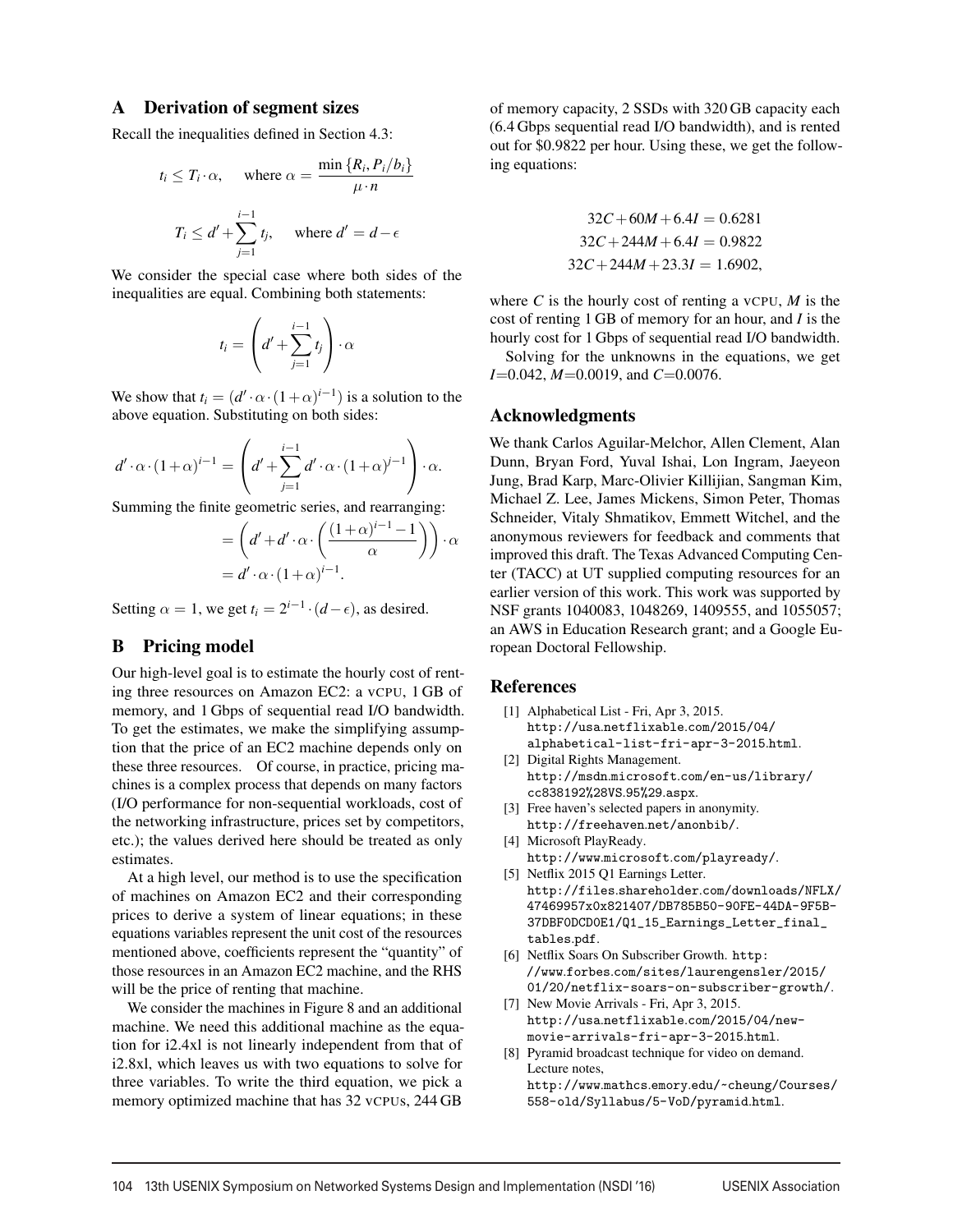- [9] The 2014 Pulitzer Prize Winners, Public Service: The Guardian US and The Washington Post. http:// www.pulitzer.org/works/2014-Public-Service.
- [10] The WebM Project. http://www.webmproject.org/about/faq/. [11] WebM Encryption. http:
- //www.webmproject.org/docs/webm-encryption/. [12] You are watching more web video ads than ever.
- http://allthingsd.com/20130215/you-arewatching-more-web-video-ads-than-ever/.
- [13] V. K. Adhikari, Y. Guo, F. Hao, M. Varvello, V. Hilt, M. Steiner, and Z.-L. Zhang. Unreeling Netflix: Understanding and improving multi-CDN movie delivery. In *IEEE International Conference on Computer Communications (INFOCOM)*, 2012.
- [14] C. Aguilar-Melchor, J. Barrier, L. Fousse, and M.-O. Killijian. XPIR: Private Information Retrieval for Everyone. Cryptology ePrint Archive, Report 2014/1025, 2014.
- [15] C. Aguilar-Melchor and P. Gaborit. A lattice-based computationally-efficient private information retrieval protocol. In *Western European Workshop on Research in Cryptology (WEWoRC)*, 2007.
- [16] W. Aiello, Y. Ishai, and O. Reingold. Priced oblivious transfer: How to sell digital goods. In *Annual International Conference on the Theory and Applications of Cryptographic Techniques (EUROCRYPT)*, 2001.
- [17] O. M. Alliance. DRM Architecture. http://technical.openmobilealliance.org/ Technical/release\_program/docs/DRM/V2\_1- 20081106-A/OMA-AD-DRM-V2\_1-20081014-A.pdf, Mar. 2004.
- [18] D. Asonov and J.-C. Freytag. Almost optimal private information retrieval. In *Workshop on Privacy Enhancing Technologies (PET)*, 2003.
- [19] M. Backes, A. Kate, M. Maffei, and K. Pecina. ObliviAd: Provably secure and practical online behavioral advertising. In *IEEE Symposium on Security and Privacy (S&P)*, 2012.
- [20] E. Balsa, C. Troncoso, and C. Diaz. OB-PWS: Obfuscation-based private web search. In *IEEE Symposium on Security and Privacy (S&P)*, 2012.
- [21] A. Beimel, Y. Ishai, and T. Malkin. Reducing the servers' computation in private information retrieval: PIR with preprocessing. *Journal of Cryptology*, 17(2):125–151, 2004.
- [22] Z. Brakerski and V. Vaikuntanathan. Fully homomorphic encryption from ring-LWE and security for key dependent messages. In *Advances in Cryptology—CRYPTO*, 2011.
- [23] G. Brassard, C. Crepeau, and J.-M. Robert. All-or-nothing disclosure of secrets. In *Advances in Cryptology—CRYPTO*, 1987.
- [24] M. Burkhart and X. A. Dimitropoulos. Fast privacy-preserving top-k queries using secret sharing. In *International Conference on Computer Communication Networks (ICCCN)*, 2010.
- [25] J. Camenisch, M. Dubovitskaya, and G. Neven. Unlinkable priced oblivious transfer with rechargeable wallets. In *International Conference on Financial Cryptography and Data Security (FC)*, 2010.
- [26] J. Canny. Collaborative filtering with privacy. In *IEEE Symposium on Security and Privacy (S&P)*, 2002.
- [27] J. Cappos. Avoiding theoretical optimality to efficiently and privately retrieve security updates. In *International Conference on Financial Cryptography and Data Security (FC)*, 2013.
- [28] D. Cash, J. Jaeger, S. Jarecki, C. Jutla, H. Krawczyk, M.-C. Rosu, and M. Steiner. Dynamic searchable encryption in very-large databases: Data structures and implementation. In *Network and Distributed System Security Symposium (NDSS)*, 2014.
- [29] D. Cash, S. Jarecki, C. Jutla, H. Krawczyk, M. Rosu, and M. Steiner. Highly-scalable searchable symmetric encryption with support for boolean queries. In *Advances in Cryptology—CRYPTO*, 2013.
- [30] X. Cheng, C. Dale, and J. Liu. Statistics and social network of YouTube videos. In *International Workshop on Quality of Service (IWQoS)*, 2008.
- [31] B. Chor, O. Goldreich, E. Kushilevitz, and M. Sudan. Private information retrieval. *Journal of the ACM (JACM)*, 45(6):965–981, 1998.
- [32] D. Coppersmith and S. Winograd. Matrix multiplication via arithmetic progressions. *Journal of symbolic computation*, 9(3):251–280, 1990.
- [33] W. Dai, Y. Doröz, and B. Sunar. Accelerating SWHE based PIRs using GPUs. Cryptology ePrint Archive, Report 2015/462, 2015.
- [34] A. Davis, J. Parikh, and W. E. Weihl. Edgecomputing: Extending enterprise applications to the edge of the internet. In *International World Wide Web conference on Alternate track papers & posters (WWW Alt.)*, 2004.
- [35] D. Demmler, A. Herzberg, and T. Schneider. RAID-PIR: Practical multi-server PIR. In *Cloud computing security workshop (CCSW)*, 2014.
- [36] Y. G. Desmedt. Threshold cryptography. *European Transactions on Telecommunications*, 5(4):449–458, 1994.
- [37] C. Devet. Evaluating private information retrieval on the cloud. Technical Report 5, University of Waterloo, 2013.
- [38] C. Devet and I. Goldberg. The best of both worlds: Combining information-theoretic and computational PIR for communication efficiency. In *Privacy Enhancing Technologies Symposium (PETS)*, 2014.
- [39] C. Devet, I. Goldberg, and N. Heninger. Optimally robust private information retrieval. In *USENIX Security Symposium*, 2012.
- [40] G. Di Crescenzo, T. Malkin, and R. Ostrovsky. Single database private information retrieval implies oblivious transfer. In *Annual International Conference on the Theory and Applications of Cryptographic Techniques (EUROCRYPT)*, 2000.
- [41] R. Dingledine, N. Mathewson, and P. Syverson. Tor: The second-generation onion router. In *USENIX Security Symposium*, 2004.
- [42] Discretix Technologies. Secure implementations of content protection DRM schemes on consumer electronic devices. http://www.discretix.com/wp-content/ uploads/2013/02/secure\_implementation\_of\_ content\_protection\_schemes\_on\_consumer\_ electronic\_devices.pdf, Feb. 2013.
- [43] F. Dobrian, V. Sekar, A. Awan, I. Stoica, D. Joseph,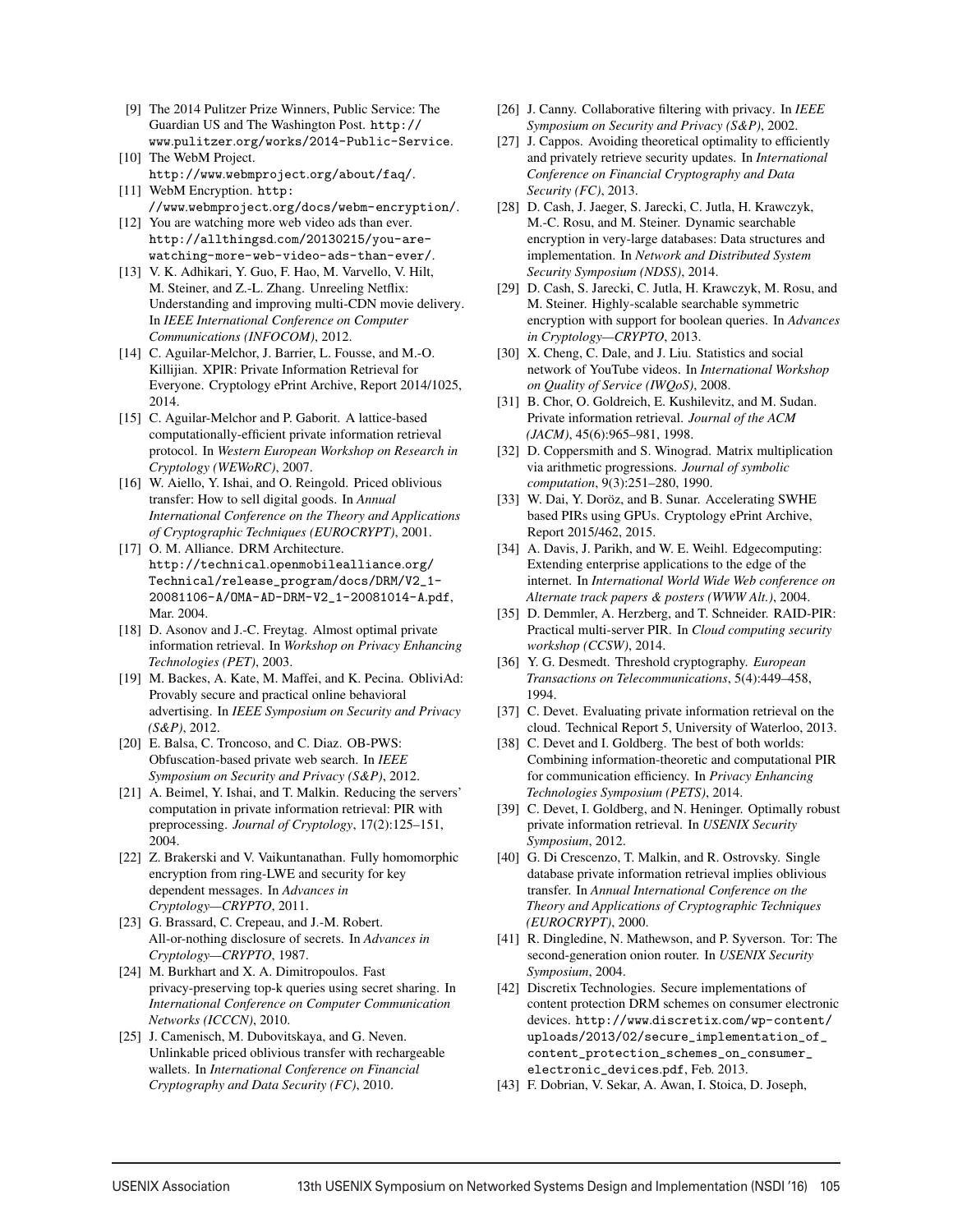A. Ganjam, J. Zhan, and H. Zhang. Understanding the impact of video quality on user engagement. *ACM SIGCOMM Computer Communication Review*, 41(4):362–373, 2011.

- [44] J. Domingo-Ferrer, A. Solanas, and J. Castellà-Roca. h(k)-private information retrieval from privacy-uncooperative queryable databases. *Online Information Review*, 33(4):720–744, 2009.
- [45] C. Dong and L. Chen. A fast single server private information retrieval protocol with low communication cost. In *European Symposium on Research in Computer Security (ESORICS)*, 2014.
- [46] Electronic Frontier Foundation. NSA spying on Americans. https://www.eff.org/nsa-spying.
- [47] W. Gasarch. A survey on private information retrieval. *Bulletin of the European Association for Theoretical Computer Science (EATCS)*, 82:72–107, 2004.
- [48] C. Gentry. Fully homomorphic encryption using ideal lattices. In *ACM Symposium on Theory of Computing (STOC)*, 2009.
- [49] Y. Gertner, S. Goldwasser, and T. Malkin. A random server model for private information retrieval. In *International Workshop on Randomization and Approximation Techniques in Computer Science (RANDOM)*, 1998.
- [50] Y. Gertner, Y. Ishai, E. Kushilevitz, and T. Malkin. Protecting data privacy in private information retrieval schemes. In *ACM Symposium on Theory of Computing (STOC)*, 1998.
- [51] I. Goldberg. Percy++ project on SourceForge. http://percy.sourceforge.net/.
- [52] I. Goldberg. Improving the robustness of private information retrieval. In *IEEE Symposium on Security and Privacy (S&P)*, 2007.
- [53] O. Goldreich and R. Ostrovsky. Software protection and simulation on oblivious RAMs. *Journal of the ACM (JACM)*, 43(3):431–473, 1996.
- [54] V. Goyal. Multiple description coding: compression meets the network. *IEEE Signal Processing Magazine*, 18(5):74–93, Sept. 2001.
- [55] S. Guha, B. Cheng, and P. Francis. Privad: Practical privacy in online advertising. In *USENIX Symposium on Networked Systems Design and Implementation (NSDI)*, 2011.
- [56] R. Henry, Y. Huang, and I. Goldberg. One (block) size fits all: PIR and SPIR over arbitrary-length records via multi-block PIR queries. In *Network and Distributed System Security Symposium (NDSS)*, 2013.
- [57] R. Henry, F. Olumofin, and I. Goldberg. Practical PIR for electronic commerce. In *ACM Conference on Computer and Communications Security (CCS)*, 2011.
- [58] G. B. Horn, P. Knudsgaard, S. B. Lassen, M. Luby, and J. E. Rasmussen. A scalable and reliable paradigm for media on demand. *IEEE Computer*, 34(9):40–45, 2001.
- [59] U. Horn, K. Stuhlmüller, M. Link, and B. Girod. Robust internet video transmission based on scalable coding and unequal error protection. *Signal Processing: Image Communication*, 15(1):77–94, 1999.
- [60] Y. Huang and I. Goldberg. Outsourced private information retrieval. In *Workshop on Privacy in the Electronic Society (WPES)*, 2013.
- [61] S. Huss-Lederman, E. M. Jacobson, J. Johnson, A. Tsao, and T. Turnbull. Implementation of Strassen's algorithm for matrix multiplication. In *ACM/IEEE Conference on Supercomputing*, 1996.
- [62] A. Iliev and S. Smith. Private information storage with logarithmic-space secure hardware. In *Information Security Management, Education and Privacy*, 2004.
- [63] Y. Ishai, E. Kushilevitz, R. Ostrovsky, and A. Sahai. Batch codes and their applications. In *ACM Symposium on Theory of Computing (STOC)*, 2004.
- [64] S. Jarecki, C. Jutla, H. Krawczyk, M. Rosu, and M. Steiner. Outsourced symmetric private information retrieval. In *ACM Conference on Computer and Communications Security (CCS)*, 2013.
- [65] S. Jha, L. Kruger, and P. McDaniel. Privacy preserving clustering. In *European Symposium on Research in Computer Security (ESORICS)*, 2005.
- [66] M. Johanson and A. Lie. Layered encoding and transmission of video in heterogeneous environments. In *ACM Multimedia (ACM-MM)*, 2002.
- [67] J. Joskowicz and J. Ardao. Combining the effects of frame rate, bit rate, display size and video content in a parametric video quality model. In *Latin America Networking Conference (LANC)*, 2011.
- [68] S. Katzenbeisser and M. Petković. Privacy-preserving recommendation systems for consumer healthcare services. In *International Conference on Availability, Reliability and Security (ARES)*, 2008.
- [69] E. Kushilevitz and R. Ostrovsky. Replication is not needed: Single database, computationally-private information retrieval. In *Symposium on Foundations of Computer Science (FOCS)*, 1997.
- [70] A. Kwon, D. Lazar, S. Devadas, and B. Ford. Riffle: An efficient communication system with strong anonymity. In *Privacy Enhancing Technologies Symposium (PETS)*, 2016.
- [71] M. D. Lam, E. E. Rothberg, and M. E. Wolf. The cache performance and optimizations of blocked algorithms. *ACM SIGOPS Operating Systems Review*, 25(Special Issue):63–74, 1991.
- [72] M. Z. Lee, A. M. Dunn, B. Waters, E. Witchel, and J. Katz. Anon-pass: Practical anonymous subscriptions. In *IEEE Symposium on Security and Privacy (S&P)*, 2013.
- [73] J. R. Lorch, B. Parno, J. Mickens, M. Raykova, and J. Schiffman. Shroud: Ensuring private access to large-scale data in the data center. In *USENIX Conference on File and Storage Technologies (FAST)*, 2013.
- [74] W. Lueks and I. Goldberg. Sublinear scaling for multi-client private information retrieval. In *International Conference on Financial Cryptography and Data Security (FC)*, 2015.
- [75] M. Maas, E. Love, E. Stefanov, M. Tiwari, E. Shi, K. Asanovic, J. Kubiatowicz, and D. Song. Phantom: Practical oblivious computation in a secure processor. In *ACM Conference on Computer and Communications Security (CCS)*, 2013.
- [76] T. Mayberry, E.-O. Blass, and A. H. Chan. PIRMAP: Efficient private information retrieval for MapReduce. In *International Conference on Financial Cryptography and Data Security (FC)*, 2013.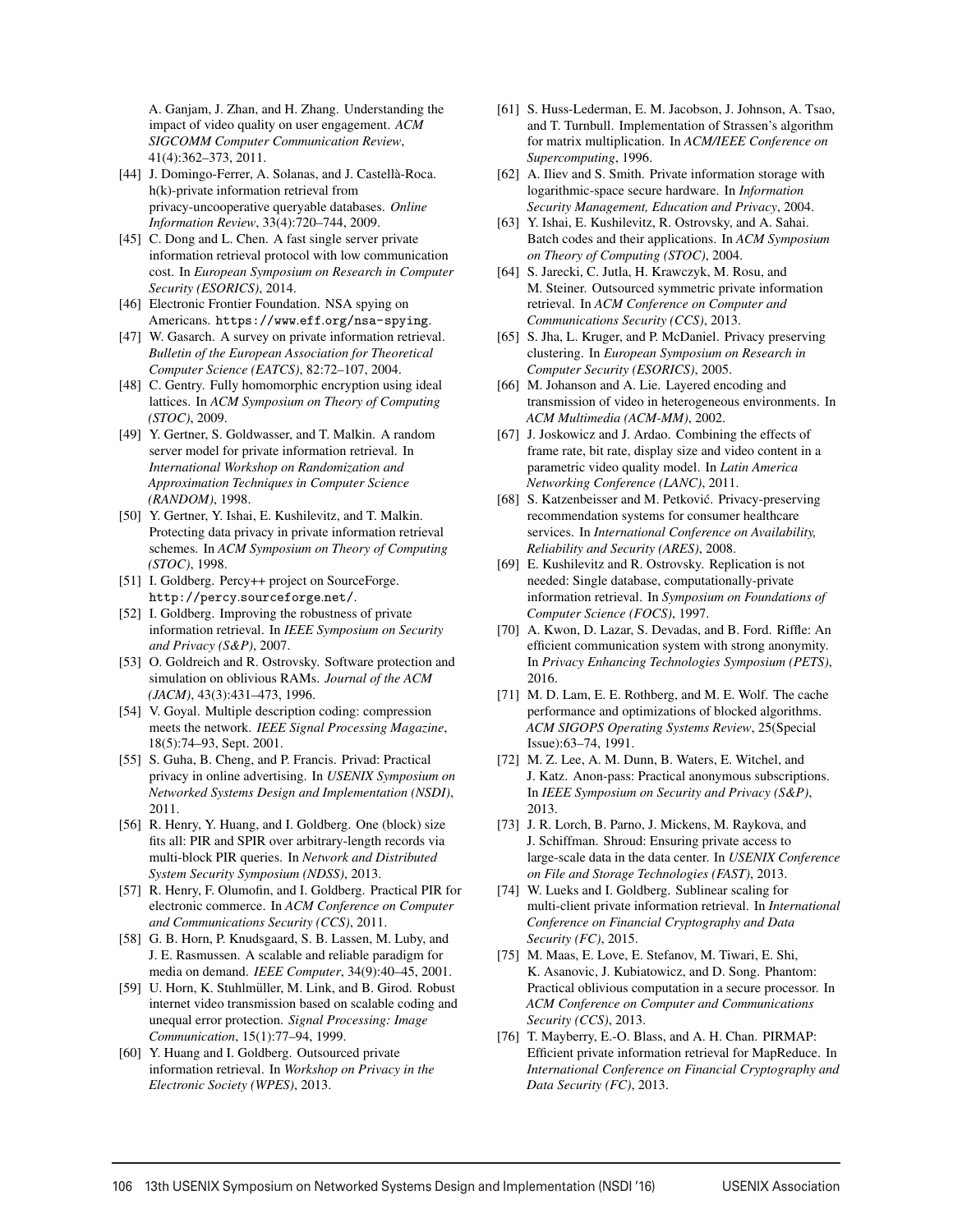- [77] T. Mayberry, E.-O. Blass, and A. H. Chan. Efficient private file retrieval by combining ORAM and PIR. In *Network and Distributed System Security Symposium (NDSS)*, 2014.
- [78] C. A. Melchor, B. Crespin, P. Gaborit, V. Jolivet, and P. Rousseau. High-speed private information retrieval computation on GPU. In *International Conference on Emerging Security Information, Systems and Technologies (SECUREWARE)*, 2008.
- [79] M. Naor and B. Pinkas. Oblivious transfer and polynomial evaluation. In *ACM Symposium on Theory of Computing (STOC)*, 1999.
- [80] A. Narayanan and V. Shmatikov. Robust de-anonymization of large sparse datasets. In *IEEE Symposium on Security and Privacy (S&P)*, 2008.
- [81] A. Narayanan and V. Shmatikov. Myths and fallacies of "personally identifiable information". *Communications of the ACM*, 53(6):24–26, June 2010.
- [82] F. Olumofin and I. Goldberg. Preserving access privacy over large databases. Technical Report 33, University of Waterloo, 2010.
- [83] F. Olumofin, P. K. Tysowski, I. Goldberg, and U. Hengartner. Achieving efficient query privacy for location based services. In *Privacy Enhancing Technologies Symposium (PETS)*, 2010.
- [84] R. Ostrovsky and W. E. Skeith III. A survey of single-database private information retrieval: Techniques and applications. In *Public Key Cryptography (PKC)*, 2007.
- [85] P. Paillier. Public-key cryptosystems based on composite degree residuosity classes. In *Annual International Conference on the Theory and Applications of Cryptographic Techniques (EUROCRYPT)*, 1999.
- [86] S. Papadopoulos, S. Bakiras, and D. Papadias. pCloud: A distributed system for practical PIR. *IEEE Transactions on Dependable and Secure Computing*, 9(1):115–127, 2012.
- [87] V. Pappas, F. Krell, B. Vo, V. Kolesnikov, T. Malkin, S. G. Choi, W. George, A. Keromytis, and S. Bellovin. Blind Seer: A scalable private DBMS. In *IEEE Symposium on Security and Privacy (S&P)*, 2014.
- [88] Pomelo LLC. Analysis of Netflix's security framework for 'Watch Instantly service. http://pomelollc.files.wordpress.com/2009/ 04/pomelo-tech-report-netflix.pdf, Mar. 2009.
- [89] H. M. Radha, M. Van der Schaar, and Y. Chen. The MPEG-4 fine-grained scalable video coding method for multimedia streaming over IP. *IEEE Transactions on Multimedia*, 3(1):53–68, 2001.
- [90] D. Rayburn. CDN market trends: Pricing, growth and competitive landscape. In *Content Delivery Summit*, 2015.
- [91] D. Rebollo-Monedero and J. Forné. Optimized query forgery for private information retrieval. *IEEE Transactions on Information Theory*, 56(9):4631–4642, 2010.
- [92] A. R. Reibman, H. Jafarkhani, Y. Wang, M. T. Orchard, and R. Puri. Multiple description coding for video using motion compensated prediction. In *International Conference on Image Processing (ICIP)*, 1999.
- [93] F. Saint-Jean. Java implementation of a single-database

computationally symmetric private information retrieval (cSPIR) protocol. Technical report, DTIC Document, 2005.

[94] B. Schneier. The eternal value of privacy. *Wired*, May 2006. http://archive.wired.com/politics/security/

commentary/securitymatters/2006/05/70886.

- [95] H. Schwarz, D. Marpe, and T. Wiegand. Overview of the scalable video coding extension of the H.264/AVC standard. *Transactions on Circuits and Systems for Video Technology*, 17(9):1103–1120, 2007.
- [96] R. Singel. Netflix spilled your *Brokeback Mountain* secret, lawsuit claims. *Wired*, Dec. 2009. http://www.wired.com/images\_blogs/ threatlevel/2009/12/doe-v-netflix.pdf.
- [97] K. D. Singh, Y. Hadjadj-Aoul, and G. Rubino. Quality of experience estimation for adaptive HTTP/TCP video streaming using H.264/AVC. In *Consumer Communications and Networking Conference (CCNC)*, 2012.
- [98] R. Sion and B. Carbunar. On the practicality of private information retrieval. In *Network and Distributed System Security Symposium (NDSS)*, Mar. 2007.
- [99] S. W. Smith and D. Safford. Practical server privacy with secure coprocessors. *IBM Systems Journal*, 40(3):683–695, 2001.
- [100] E. Stefanov, E. Shi, and D. Song. Towards practical oblivious RAM. In *Network and Distributed System Security Symposium (NDSS)*, 2012.
- [101] J. P. Stern. A new and efficient all-or-nothing disclosure of secrets protocol. In *International Conference on the Theory and Application of Cryptology and Information Security (ASIACRYPT)*, 1998.
- [102] J. Summers, T. Brecht, D. Eager, and B. Wong. Methodologies for generating HTTP streaming video workloads to evaluate web server performance. In *International Systems and Storage Conference (SYSTOR)*, 2012.
- [103] V. Toubiana, A. Narayanan, D. Boneh, H. Nissenbaum, and S. Barocas. Adnostic: Privacy preserving targeted advertising. In *Network and Distributed System Security Symposium (NDSS)*, 2010.
- [104] J. Trostle and A. Parrish. Efficient computationally private information retrieval from anonymity or trapdoor groups. In *International Security Conference (ISC)*, 2010.
- [105] S. Viswanathan and T. Imielinski. Pyramid broadcasting for video-on-demand service. In *Multimedia Computing and Networking (MMCN)*, 1995.
- [106] S. Wang, D. Agrawal, and A. El Abbadi. Generalizing PIR for practical private retrieval of public data. In *Working Conference on Data and Applications Security and Privacy (DBSec)*, 2010.
- [107] Y. Wang and S. Lin. Error-resilient video coding using multiple description motion compensation. *IEEE Transactions on Circuits and Systems for Video Technology*, 12(6):438–452, 2002.
- [108] P. Williams and R. Sion. Usable PIR. In *Network and Distributed System Security Symposium (NDSS)*, 2008.
- [109] S. Yekhanin. Private Information Retrieval. *Communications of the ACM*, 53(4):68–73, Apr. 2010.
- [110] X. Yi, M. G. Kaosar, R. Paulet, and E. Bertino.